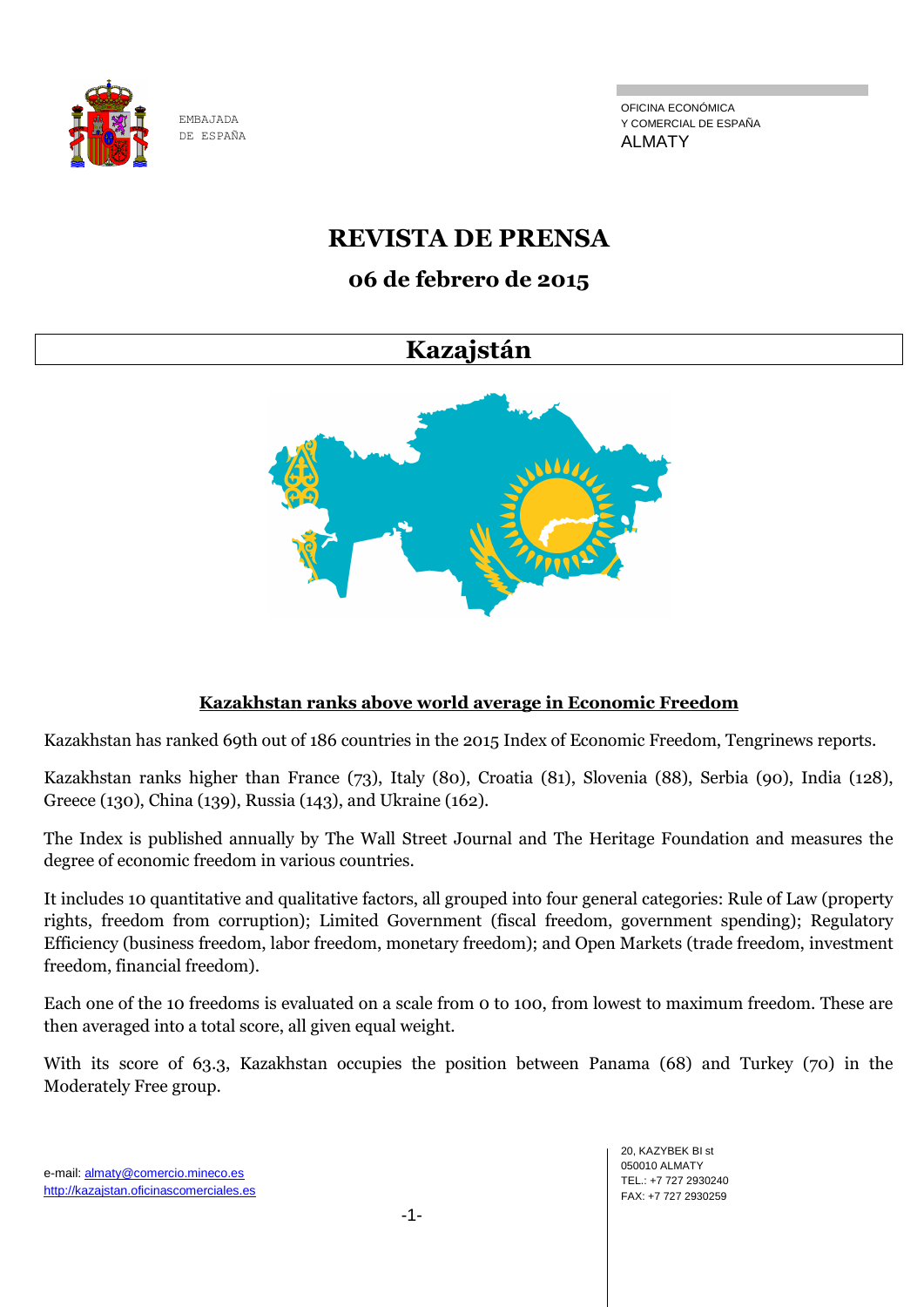

This year's position is a 2 point decline for Kazakhstan from last year's 67th place.

As the experts of the Economic Freedom Index explain, lowering of Kazakhstan's ranking is due to "declines in property rights and business freedom outweighing a modest combined improvement in half of the 10 economic freedoms, including trade freedom, labor freedom, and freedom from corruption."

Kazakhstan ranks 11 among the 42 countries of the Asia-Pacific region. In addition, its overall score is above the world and regional averages, the report says.

Impediments for Kazakhstan's improvement of economic freedom are also mentioned. "The judiciary lacks statutory independence and is subservient to the executive branch. Corruption is prevalent and reaches into all branches of government," according to the Index.

The five countries with the highest level of economic freedom in order of their rankings are Hong Kong, Singapore, New Zealand, Australia and Switzerland. The first place in the Index is occupied by Hong Kong for the second year in a row.

Fuente: Tengriz News

#### **Five projects to be launched in Astana industrial park this year**

ASTANA (TCA) — The Astana-New City special economic zone plans to commission five projects worth 20 billion KZT (around \$108 million) in the Industrial Park #1 this year. The projects include construction of a plant for production of diesel engines, a fast food complex, temporary storage warehouses and a business center, a furniture factory, and production of military and civil engineering machinery, the official website of Astana city (http://astana.gov.kz) said.

The Astana-New City special economic zone was established in Kazakhstan's capital Astana for industrial development and support of the investment attractiveness of the city.

The Industrial Park #1 is expected to produce products worth 140 billion KZT, and the number of jobs created will be increased to 2,300.

It was also reported that this year, works to develop design documentation for the construction of Industrial Park #2 will be launched at Astana-New City after approval of the project's feasibility study.

The Astana-New City special economic zone (SEZ) was set up under a presidential decree covering the period until 2027, with a mandate to manage investment into new housing, offices, retail and trade centers, industrial and infrastructure projects. Investors at the SEZ enjoy a variety of tax and customs preferences.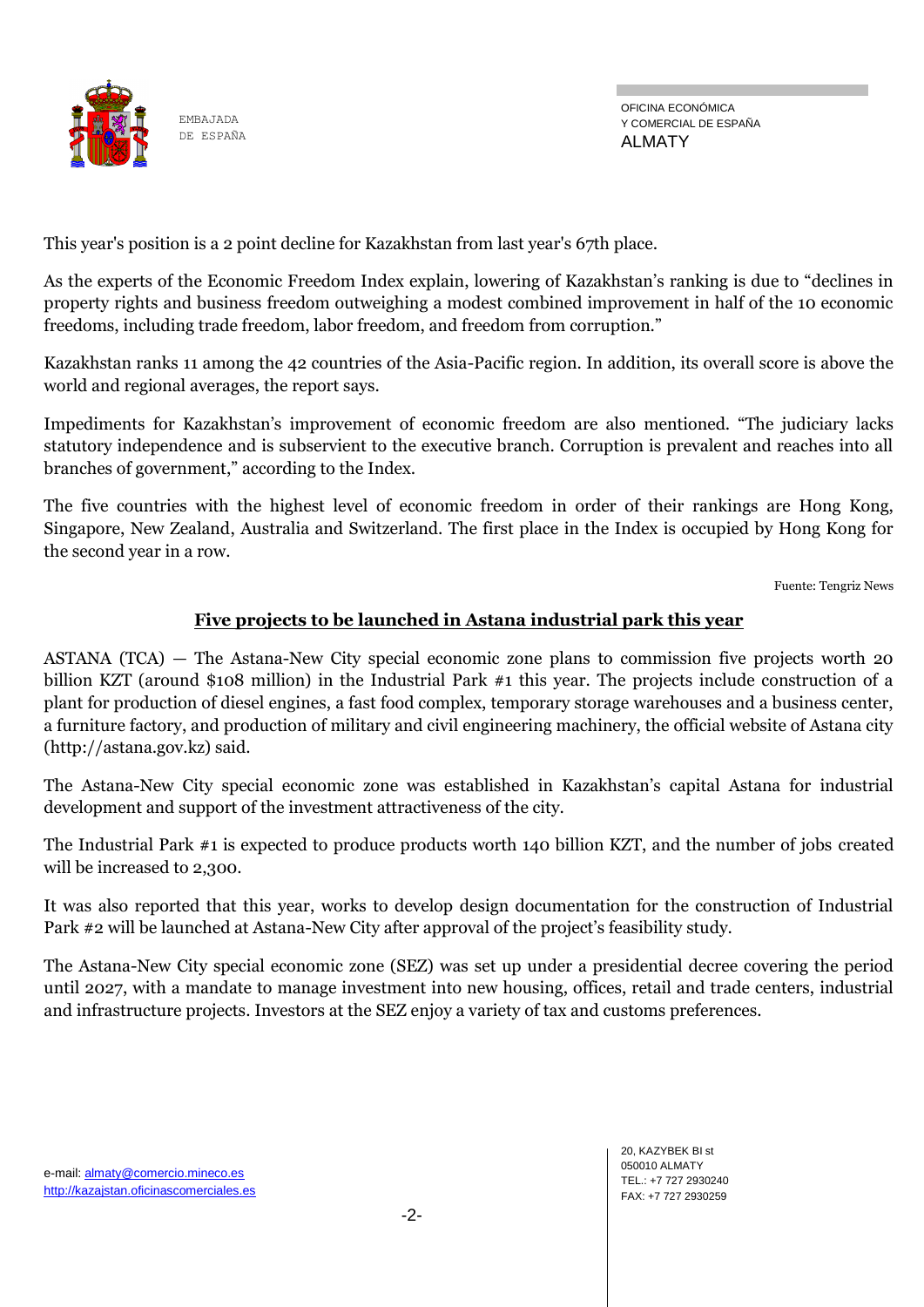

OFICINA ECONÓMICA Y COMERCIAL DE ESPAÑA ALMATY

There are 10 special economic zones in Kazakhstan: 1) Astana-New City, aimed at the development of construction and industry, created in 2001; 2) National industrial petrochemical industrial park, aimed at the development of petrochemicals, created in December 2007, located in Atyrau region; 3) Seaport Aktau, aimed at the development of logistics and transport, set up in April 2002, located in the commercial port, as well as in parts of the city of Aktau, Mangistau region; 4) Park of innovative technologies, aimed at the development of the IT-industry, established in August 2003, located in the village of Tau, Medeu district of Almaty and Almaty region; 5) Ontustyk, aimed at the development of the textile industry, created in June 2005, located in Sairam district of South Kazakhstan region; 6) Burabai, aimed at the development of tourism, created in January 2008, located in Akmola region; 7) Saryarka, aimed at the development of metallurgy and metalworking, established in November 2011, located in Karaganda region; 8) Khorgos-East Gate, aimed at the development of trade and logistics, established in November 2011, located in the Almaty region; 9) Pavlodar, aimed at the development of chemical and petrochemical industry, created in November 2011, located in Pavlodar; 10) Chemical Park Taraz, aimed at the development of the chemical industry, created in April 2013, located in Zhambyl region.

Fuente: Timesca

# **Kazakh Minister of Agriculture may stop subsidising grain exports**

Minister of Agriculture of Kazakhstna Asylzhan Mamytbekov has proposed abandoning the subsidization of grain exports, Tengrinews correspondent reports. The Minister spoke about it during a board meeting on January 29 in Astana.

"We must give up the ideas like build terminals in Poti (Georgia) and Vladivostok (Russia) and subsidizing transportation of wheat. The state was spending more than 15 billion tenge (\$81 million) on this yearly. We better spend this money on supporting our farmers, developing seed production and purchasing equipment. It is better to subsidize leasing than to subsidize railways, Russian railways as well. The tariff for the transportation of grain from Kostanay or from Astana to Novorossiysk is at about \$100-\$120," Asylzhan Mamytbekov said.

The Minister noted that the Kazakh market was changing, so diversifying the agricultural space was need to balance the supply and demand.

"The area sowed by wheat has been reduced by 2.4 million hectares as compared to 2009. In turn, areas under other, higher priority crops were increased: oilseeds, grain feed, legumes," he said. He noted that the price for wheat was quite reasonable this year: "A result of the diversification," he said.

Another reason to diversify the crops was the demands generated by livestock production.

"Livestock production is developing in Kazakhstan and this requires certain changes in the cropping pattern. Hence, one cannot say that this diversification is only due to administrative pressure or changes in the subsidy policy. Most of all, this change is dictated by the market, because livestock development creates a demand for certain crops," the Minister of Agriculture said.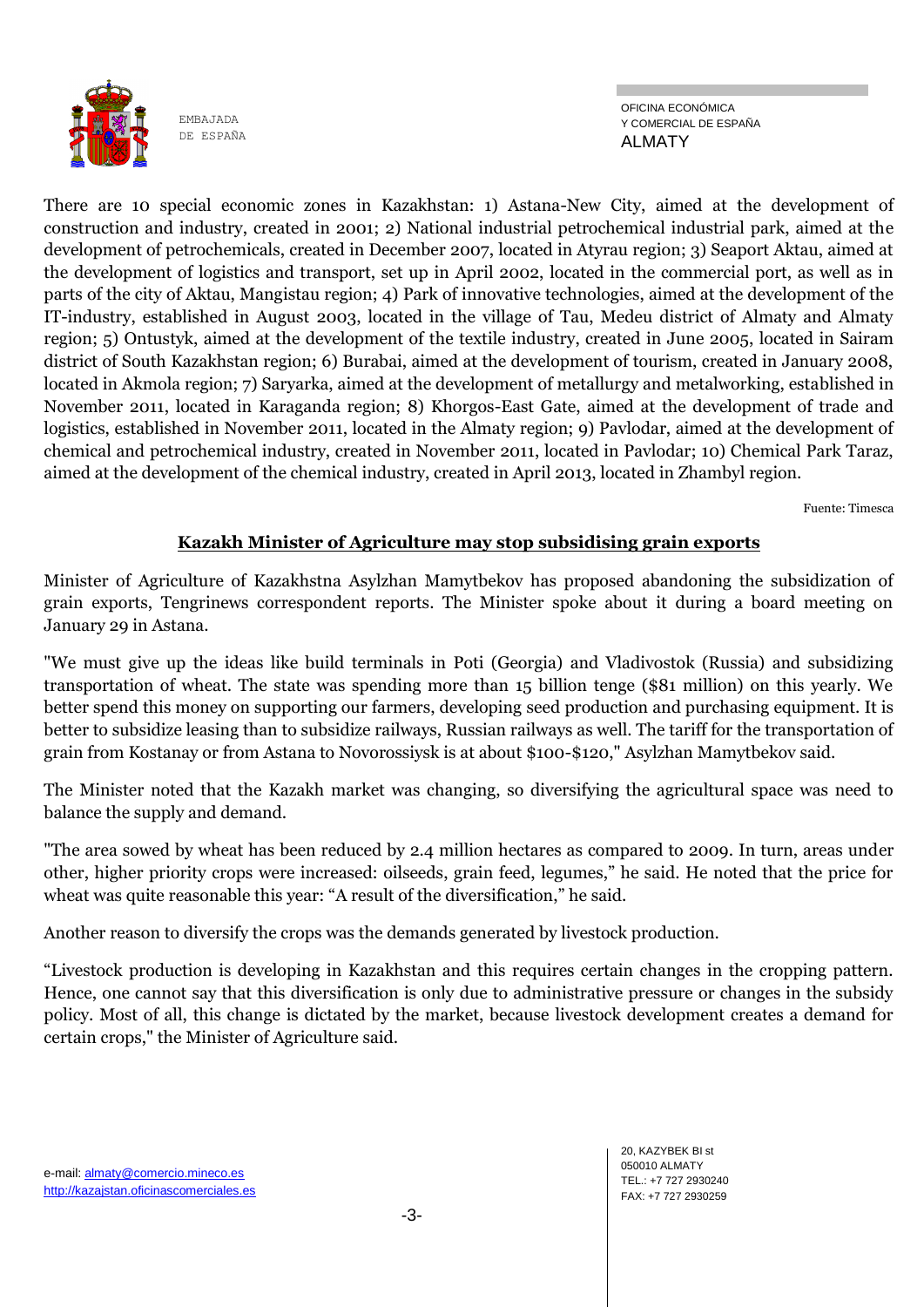

OFICINA ECONÓMICA Y COMERCIAL DE ESPAÑA ALMATY

According to the official statistics, the total capacity of granaries in Kazakhstan at the moment makes 25.1 million tons. As of January 1 this year, there were about 13.2 million tons of grain stored in the country. Granaries were 52,6 percent full.

## **Projects to Advance Kazakh Space Industry Near Completion**

Kazkosmos projects aimed at creating a space industry in Kazakhstan are nearing completion, according to Chairman of the Aerospace Committee of the Kazakh Ministry of Investment and Development Talgat Mussabayev.

"These projects will help the Kazakhstan space industry enter the global space market. Today, we can say that our country is already on a par with countries that have spacecraft systems at their disposal," Mussabayev said.

Two satellites for medium and high-resolution Earth remote sensing were launched in 2014 from the Kourou spaceport in French Guiana and Yasniy spaceport in Russia. In addition, the KazSat-2 communications satellite has continued to work successfully in orbit and a testing procedure has been started for the KazSat-3 satellite. KazSat series satellites are managed solely by Kazakh specialists working in spacecraft management centres in Akkol in the Akmola region and in the Almaty region, the last one first introduced into regular operation in 2013.

Airbus Defence & Space, a French company, is Kazakhstan's main strategic partner in implementing the project to create a system of remote sensing. The cooperation with French partners began in 2009 with the signing of an intergovernmental agreement on the peaceful use of outer space during the official visit by French President Nicolas Sarkozy.

"Thus, our country has two full satellite systems, which makes it more independent in the use of space technologies for the benefit of the economy and security. Never before has Kazakhstan launched three spacecraft systems in orbit simultaneously and at the same time had four domestic satellites. This is a timely execution of the tasks that President [Nursultan] Nazarbayev had set for Kazkosmos as a long-term strategy stated in the nation's Kazakhstan 2050 Strategy," Mussabayev said.

Plans are also underway to establish a Baiterek space rocket complex on the base of Baikonur spaceport by 2022. Joint proposals between Kazkosmos and Roskosmos to implement the project were approved during the second session of the Kazakh-Russian intergovernmental commission on the Baikonur complex held Nov. 24, 2014. The final joint action plan should be approved during the first quarter of the current year.

In his annual address to the people, Nazarbayev said that the state should expand its role in the global space market by 2030 and bring a number of ongoing projects to fruition. This includes constructing the spacecraft assembly and test complex in Astana, establishing the space system for remote sensing and a national space monitoring system and ground infrastructure system for high-precision satellite navigation.

In 2014, Baikonur once again received the title of the most used spaceport in the world. Twenty-one rockets were launched from Baikonur in the past year, 19 of which were successful. Cape Canaveral in the United States followed with 18 launches, all of which were successful.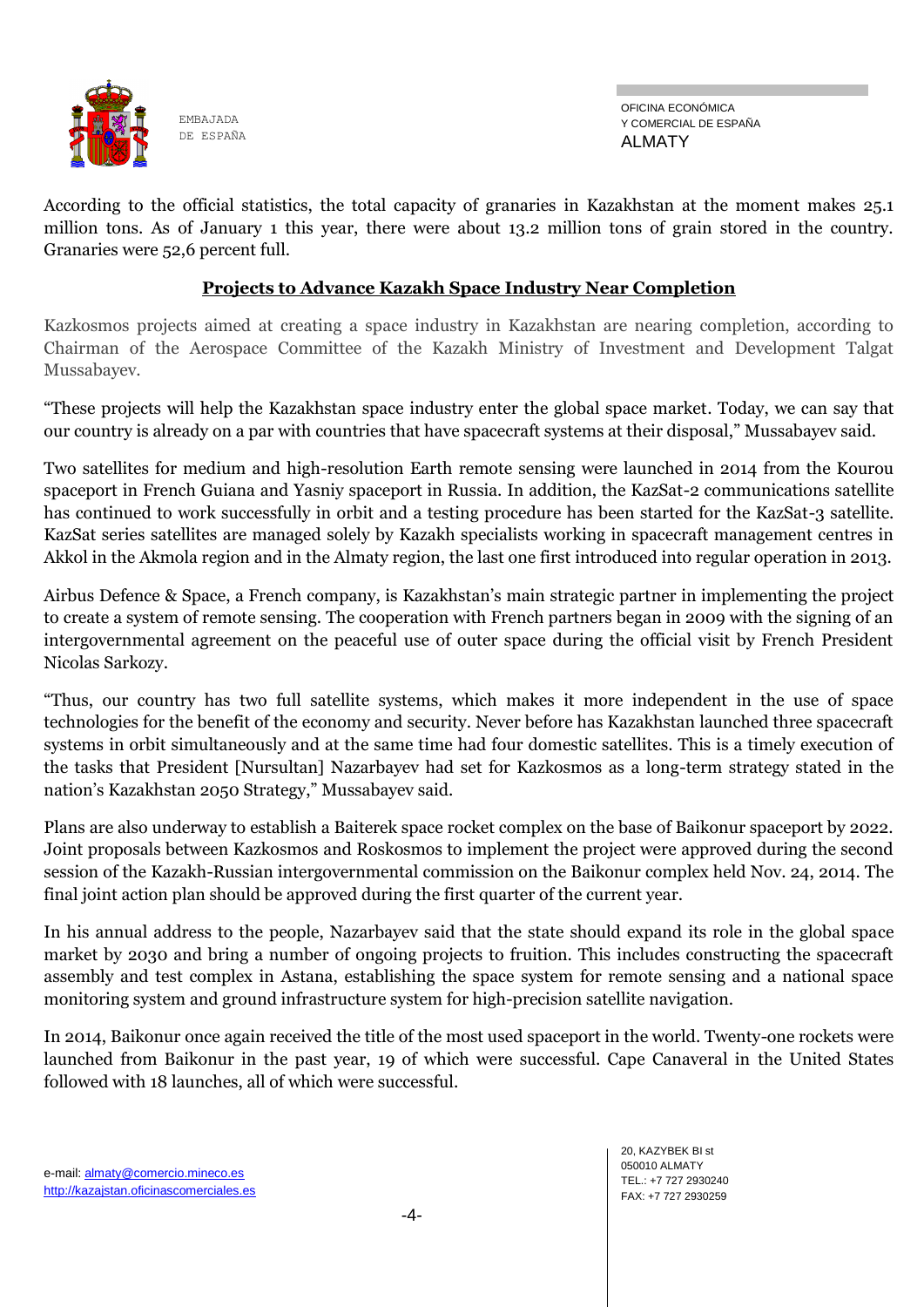

Fuente: The Astana Times

## **Chinese expansion in Kazakhstan's energy field?**

China has been expanding its outbound investment activity globally. As quoted by Reuters, on January 16, Chinese Vice Minister of Commerce Zhong Shan said: "Based on the current trend, China's outbound investment will keep growing faster than inbound investment, leaving China to soon become a net outbound investment country."

Intensification of Chinese investments in Kazakhstan for the past 16 years has divided the public. Some believe this is a positive development benefiting the Central Asian economy. Others think there is a certain danger in this process.

Chinese investments in Kazakhstan are particularly focused on the natural resources, such as oil and gas. The share of Chinese multinational companies in the energy sector of Kazakhstan has been steadily growing after the signing in 1997 of intergovernmental "Agreement on cooperation in the field of oil and gas" between the Ministry of Energy and Mineral Resources of Kazakhstan and CNPC. The two countries also concluded the General Agreement on the projects of development of fields and construction of pipelines.

At the moment there are about 20 Chinese companies working in Kazakhstan with shares between 50 to 100%, Sayasat writes. The biggest of these are CNPC, SINOPEC and CITIC. All the other companies are either their subsidiaries or not very big. These three companies are responsible for the lion's share of production and transportation of Kazakh oil to China and work primarily in Kyzylorda and Atyrau Oblasts in Kazakhstan oil bearing south and west.

As a supplier of raw materials Kazakhstan is facing a dilemma: expanding its relations with China will increase in its economic turnover but will also decrease its ability to maneuver on the global energy market.

Aivar Baikenov, Director of the Analysis Department at Asyl Invest, pointed out the risk of Kazakhstan becoming a "raw materials appendage" or "resource appendage" to the gargantuan Chinese economy.

"When you are a raw materials country with a very limited amount of high value added goods production, located near the world's second largest economy that may soon become the world's largest economy surpassing the U.S., then the raw materials appendage scenario looks only natural," he said. But he pointed out that many suppliers of raw materials found it increasingly beneficial to trade with rapidly growing China and other Asian countries rather than with the slow growing West.

However, China likes to dictate prices on its imports, Senior Analyst of Alpari firm Anna Bodrova pointed out. "Since Beijing loves to cut down prices, it is impossible for Kazakhstan to sell hydrocarbons to China at European prices. The price will surely be 3-5 percent lower," she explained.

Wild Bear Capital investment company analyst Victor Neustroev added that trade expansion with China could lead to a decline in competitiveness of Kazakhstan's domestic goods even at the domestic market.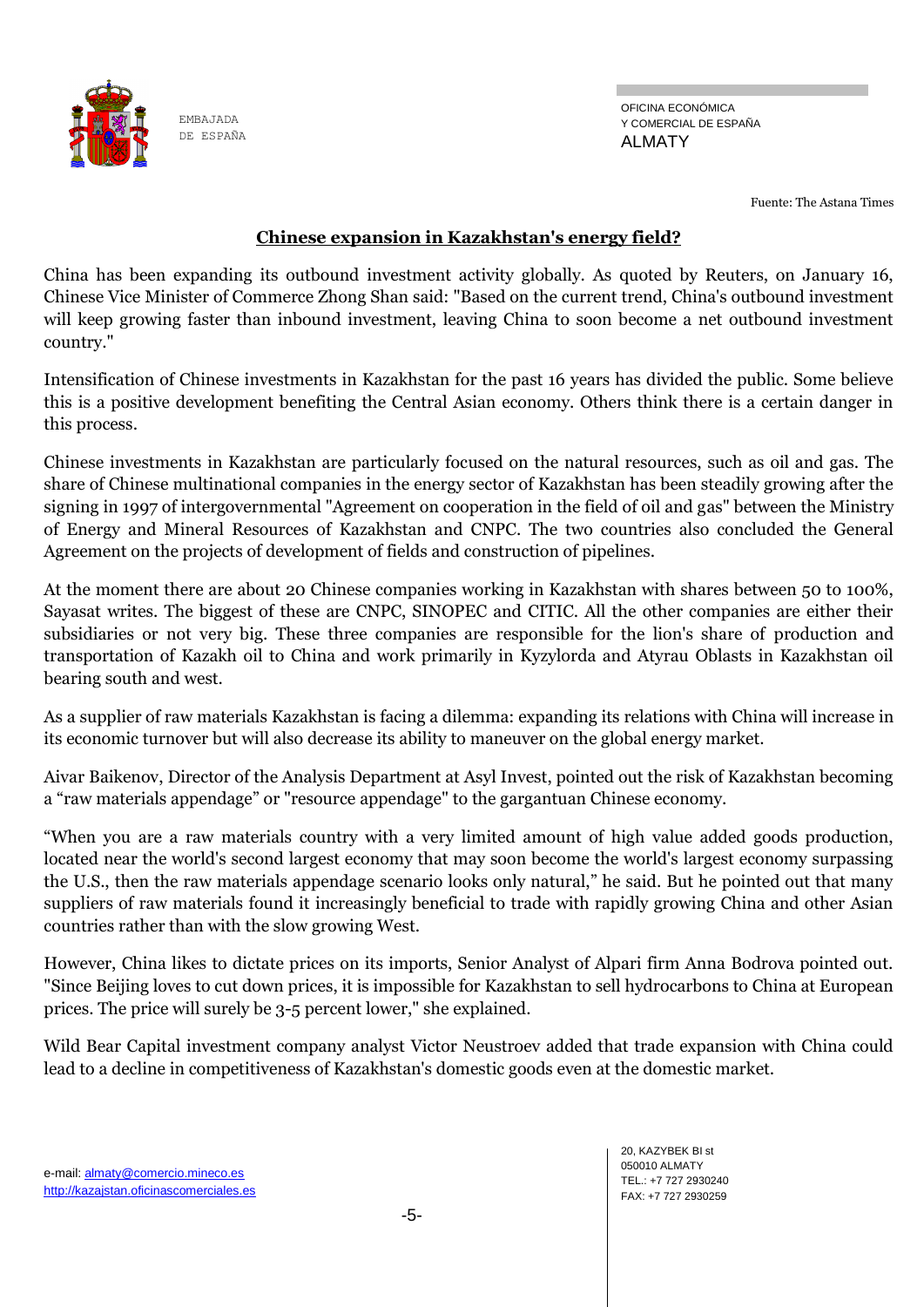

OFICINA ECONÓMICA Y COMERCIAL DE ESPAÑA ALMATY

But these analysts have to admit that it is not the time for Kazakhstan to dictate the terms. "I believe that at this stage Kazakhstan will benefit from increasing the shipments of raw materials to China. We first need to make sure that our economy is up and running, and only after that we can afford a luxury of engaging in measures to make it healthier. Population has already faced serious problems as a result of devaluation of the tenge (Kazakhstan's currency), so further contraction of the real GDP will hit the citizens even harder," Naustoyev maintained.

Back in 2011, chief geologist of KazMunaiGas (KMG), Kazakhstan's national oil and gas company, Kurmangazy Iskaziyev said that paying attention specifically to the ethnicity of investors was "hardly appropriate," because what mattered were the terms they offered, KMG press service quote him as saying.

"If an investor is offering more favorable conditions than the other, then it is logical that the former one would have better chances of get this project or that. In this case, the origin of the investor, be it China, Russia, USA, etc., is of secondary importance, since in any case, whatever foreign country it represents, the interests of Kazakhstan are protected. There are four levels of protection. The first one is the licensing mechanism for companies to obtain rights to develop the field, the second one is the taxation system, the third one is the system of control by the Ministry of Oil and Gas of Kazakhstan, and the fourth one is the constant monitoring by other relevant state agencies," Iskaziyev said.

He pointed out that Chinese companies invested in the fields already mature, which meant that the share of these companies in the Kazakh oil and gas sector would inevitably decrease.

Famous sinologist Constantine Syroyezhkin also recommends taking into account the fact that China was working the fields that were past their production peak. The expert said that the share of Chinese companies on the territory of Kazakhstan was 23-24%, which could not be considered overly high. In addition, there was a relatively small labor quota for China in Kazakhstan - five thousand people a year.

The expert added that China's expansion was more pronounced in other countries. For example, Chinese companies had virtually replaced the United States in Africa.

He said that the rumors that China would significantly strengthen its presence in Kazakhstan in the future were due to limited access to the information about the relationship between the two countries. In particular, he tried but could not get much information about agreements in the oil and gas industry. The lack of information generates speculation and myths about Chinese expansion, he said.

But Syroyezhkin did not offer any explanation justifying the need to keep such information away from the public eye. Indeed, why?.

Fuente: Tengriz news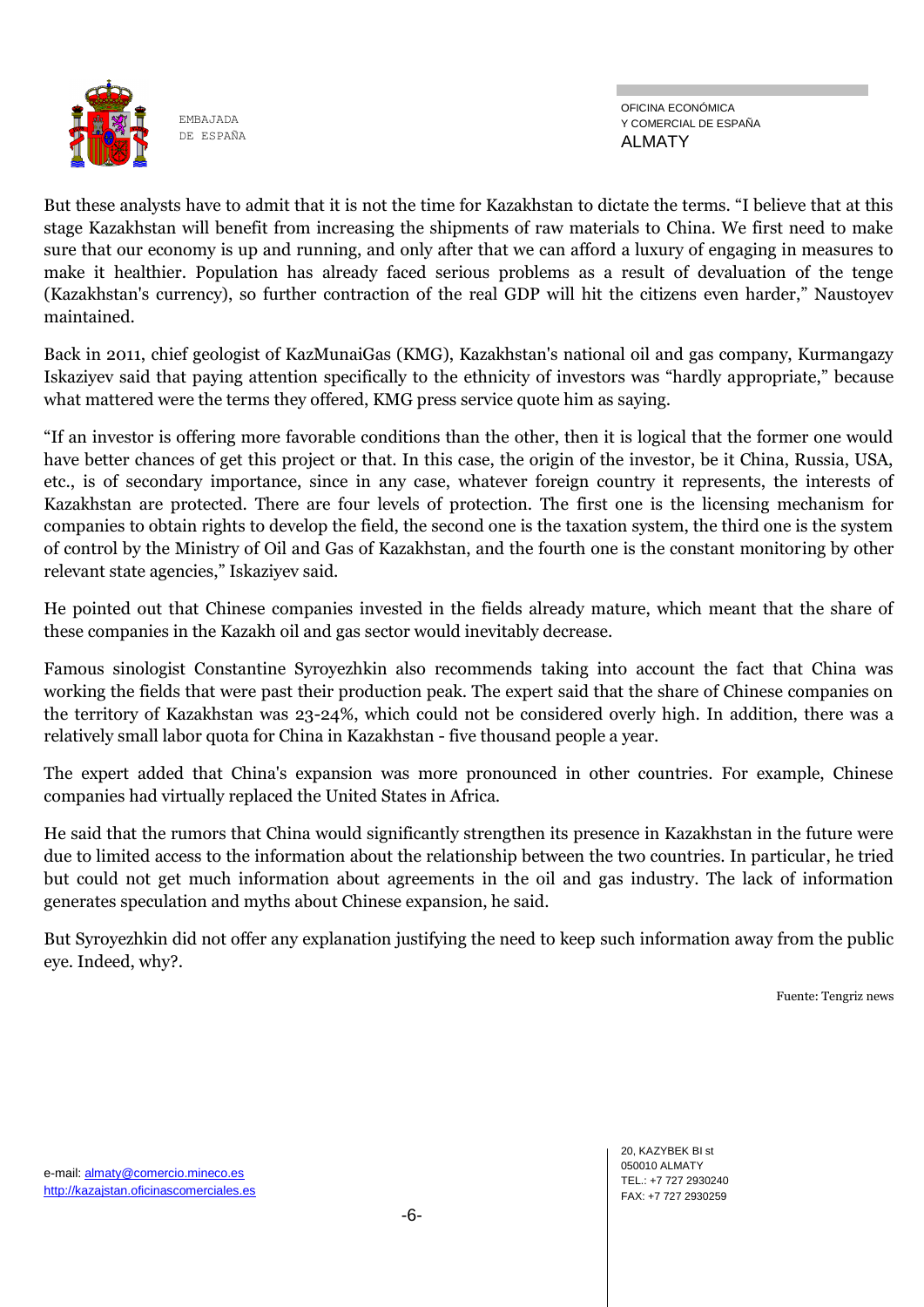

#### **Kazakhstan's WTO accession hampered by Mongolia and Ukraine: Deputy PM**

Kazakhstan's entry into the World Trade Organization (WTO) is hampered by two countries - Ukraine and Mongolia, Deputy Prime Minister of Kazakhstan Bakytzhan Sagintayev said during his visit to Pavlodar Oblast in Kazakhstan, Tengrinews reports.

The reason for the talk was the proposal of Pavlodar authorities to develop a new state program for development of local content. The currently implemented program has served well to improve the exiting regulations and develop new measures to enhance coordination between the government agencies and national companies for development of local content and non-tariff regulation, they said, proposing to bring the work forward even further with the next program.

"The program was designed for the years 2010-2014. Under this program we held cooperation forums on a regular basis, where potential buyers could meet with companies to discuss cooperation. The program has proven its effectiveness, so we kindly ask to either renew the program for the development of local content or develop a new one," Deputy Akim (Mayor) of Pavlodar Oblast Duisenbai Turganov said at the meeting the the Deputy Prime-Minister of Kazakhstan where they discussed government support to industrial enterprises.

However, Sagintayev did not support this proposal and said that all the efforts had to be pulled into Kazakhstan's accession into the WTO.

"We cannot do this, we are entering the WTO. We have almost completed all the preparations and the negotiation processes for the accession onto the WTO. But we still have some unresolved issues with Mongolia and Ukraine. There are some unclear points. Mongolia opposes, citing some historical issues. It probably wants to bargain a better deal for itself, you know how talks happen in such cases. There are also issues with Ukraine. But I think that in the near future all of these issues will be resolved," Sagintayev said.

Fuente: Tengriz News

## **Kazakh banks experiencing tenge shortages**

Kazakhstani banks are experiencing a deficit of the tenge, a Tengrinews correspondent reports citing several interviewed experts.

Head of Asyl Invest Analytics Department Aivar Baikenov was one of them. He said that there was not enough tenge in Kazakhstani banks. "After February 2014 (that saw a nearly 20% devaluation of the tenge) customers of many Kazakh banks have been transferring their tenge deposits into dollars. The banks funding mainly comes from customer deposits nowadays. And when most of the deposits are in dollars, there are not enough tenge deposits to do any lending," Baikenov said.

Speaking about the causes of the tenge deficit in Kazakhstani banks Talgat Kamarov, Chairman of the Board of Centras Securities said: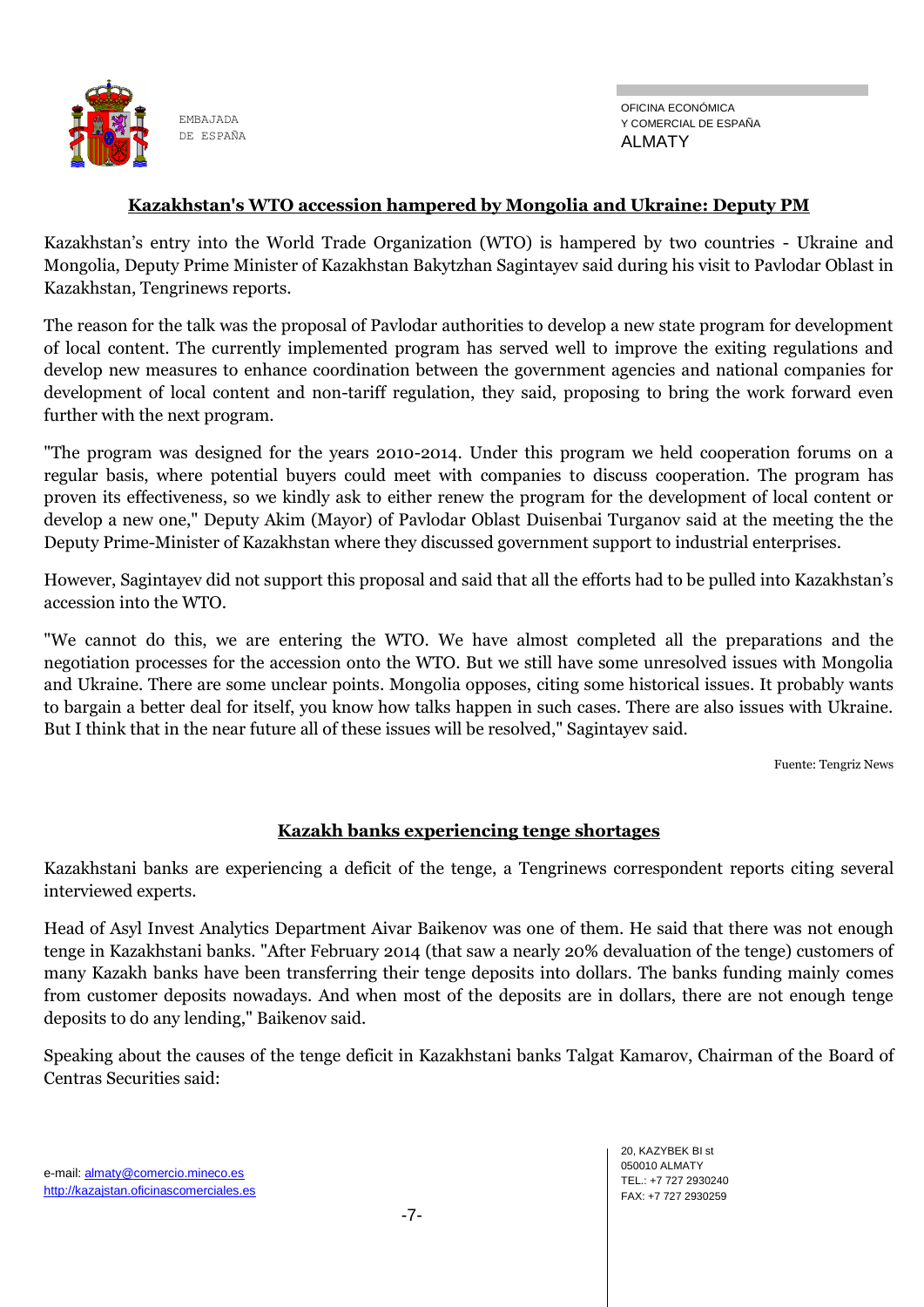

OFICINA ECONÓMICA Y COMERCIAL DE ESPAÑA ALMATY

"The deposit portfolio of the banks consists of tenge-demoninated deposits, but mostly short-term ones - from one year to three years. As the deposit periods end the people are transferring their money into dollar deposits and gradually the banks' deposit portfolios are shifting toward dollars. The loan portfolio of the banks is made of long term loans denominated in tenge - from 3 to 10-15 years - that take a longer time to repay. So most of the loan portfolio is still in tenge. And the tenge deficit has emerged because the issued tenge loans have not been repaid (yet) and the banks are having difficulty servicing the current demand of the population," Kamarov said.

He stressed that the problem was a temporary one, and as the tenge-denominated loans were repaid the situation at the market would straighten out.

According to Aivar Baikenov, a significant increase in the index of KazPrime that the financial market has seen lately is yet another sign of Kazakh banks being short of tenge. This index reflects the average interbank deposit rate in Kazakhstan. The tenge rate used to be at six percent per annum last year, whereas now it is at nine percent.

Head of the Analytics Department of Golden Hills-Kapital AM Natalia Samoilova also pointed out that domestic banks were experiencing a deficit of tenge.

Just like Baikenov, Samoilova referred to the high KazPrime index that is currently at around nine percent. But she said that it was still far from the highs that had been recorded during the crisis in March 2009 when the rate reached 15.04 percent. It happened after a 25% devaluation of the tenge in February 2009.

Talgat Kamarov suggested that the increase of KazPrime index against last year was relevant to the current situation and made the rate more realistic. According to him, the market liquidity is quite thin and the moment, and there is not enough money, which is why the operators of the index have pulled it to a more or less realistic level.

Most of the commercial banks in Kazakhstan have been reluctant to issue loans denominated in tenge lately. At the plenary meeting of the Majilis, the lower chamber of the Kazakh parliament, on January 28 one of the MPs - Svetlana Kadraliyeva from Ak Zhol political party - summed up the situation in the following way:

"Ak Zhol party has been receiving multiple reports from businessmen about second tier banks virtually stopping the lending in tenge. They offer loans in US Dollars, or peg tenge denominated loans to tenge per dollar exchange rate. And in the rare cases when loans are issued in tenge the interest rate is so high that it makes no sense using them for business."

Late last year President Nazarbayev tasked the Kazakh government with tackling the inflation rate and reducing the dollarisation of the Kazakhstan economy. "The latter means abandoning the use of US Dollars and other foreign currencies in the official and internal settlements or in financial planning in Kazakhstan. Whereas the current situation in bank with lending to businesses takes the trends in the opposite direction: it leads the market away from the national currency (tenge) and towards an even greater dependence on the foreign currency. It is quite clear that by doing this (issuing loans in dollars) banks are shifting the currency risks onto the businessmen and households," the Kazakh MP said.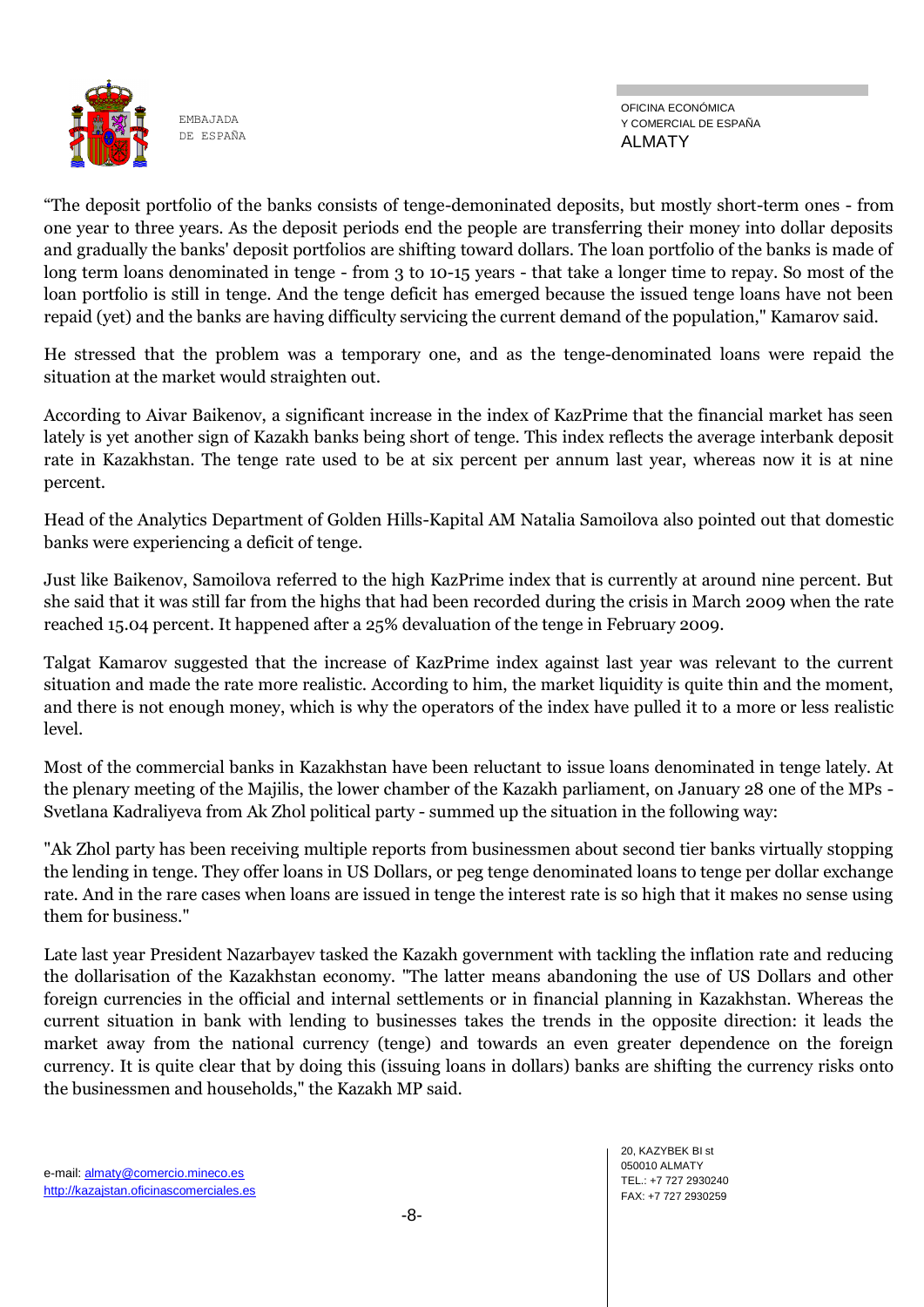

OFICINA ECONÓMICA Y COMERCIAL DE ESPAÑA ALMATY

Banking analyst Aivar Baykenov explained the situation by saying that banks simply "have nothing to lend" because of the tenge shortages.

"The banks are now trying to make some profit on consumer loans that have higher yield and interest rates. They are also trying to hedge their risks where possible. But overall, the lending is stalled," he said.

The analyst added that the National Bank of Kazakhstan that provided the commercial banks with tenge liquidity kept its rates high. "The National Bank provides (tenge) to the banks at the rate of about 15 percent. The banks take this money for urgent expenses, when they need some tenge. Otherwise, they do not want to take it because with the lending interest rate at 15 percent, their profit margin is too small," he said.

Baikenov said that evolution of the situation with the tenge deficit would greatly depend on the political will and economic decisions. "Right now they are pursuing a policy of de-dollarization of the economy. If it is indeed implemented, by the end of the year, perhaps, the situation will gradually improve," the analyst said.

Fuente: Tengriz News

## **Samruk-Kazyna told about next subsidiary to be part of IPO program**

ASTANA. KAZINFORM - The main criteria for taking part in the IPO Program will be stability and high profitability of the company, deputy head of the board of "Samruk-Kazyna" JSC Yelena Bakhmutova noted.

As is known, the initial list of subsidiaries of "Samruk-Kazyna" JSC underwent a serious correction. Several companies were excluded from the list. The main criteria were stability and high profitability of a company placing its shares on the market. Thus, "Samruk-Energo" JSC will join the People's IPO Program in 2015, "Kazakhstan Temir Zholy" JSC and "Kazatomprom" in 2016, the official website of the People's IPO Program informs.

"The first package of companies was formed in a really short time. After the instructions given by the President of Kazakhstan, the Program was developed really quickly. The companies, that were considered to be good options for entering the stock market, were chosen. The Program dictates the companies to enter the market when they are ready and when the legislation basis is prepared. Therefore, there is no damage in any sense for the people in terms of reconsideration of the companies list," Y. Bakhmutova said.

"It is important to understand that in case of significant and long-term fall of a price of one or another companyparticipant of the IPO Program, the entire idea of the People's IPO Program can be simply depreciated. We have trust of people in the government at stake. However, the market is unpredictable and nobody is going to give any guaranteed to potential investors that the shares they bought will be steadily growing, but the negative scenario would be quite unwelcome from viewpoint of the image of the state," she noted.

Fuente: KazInform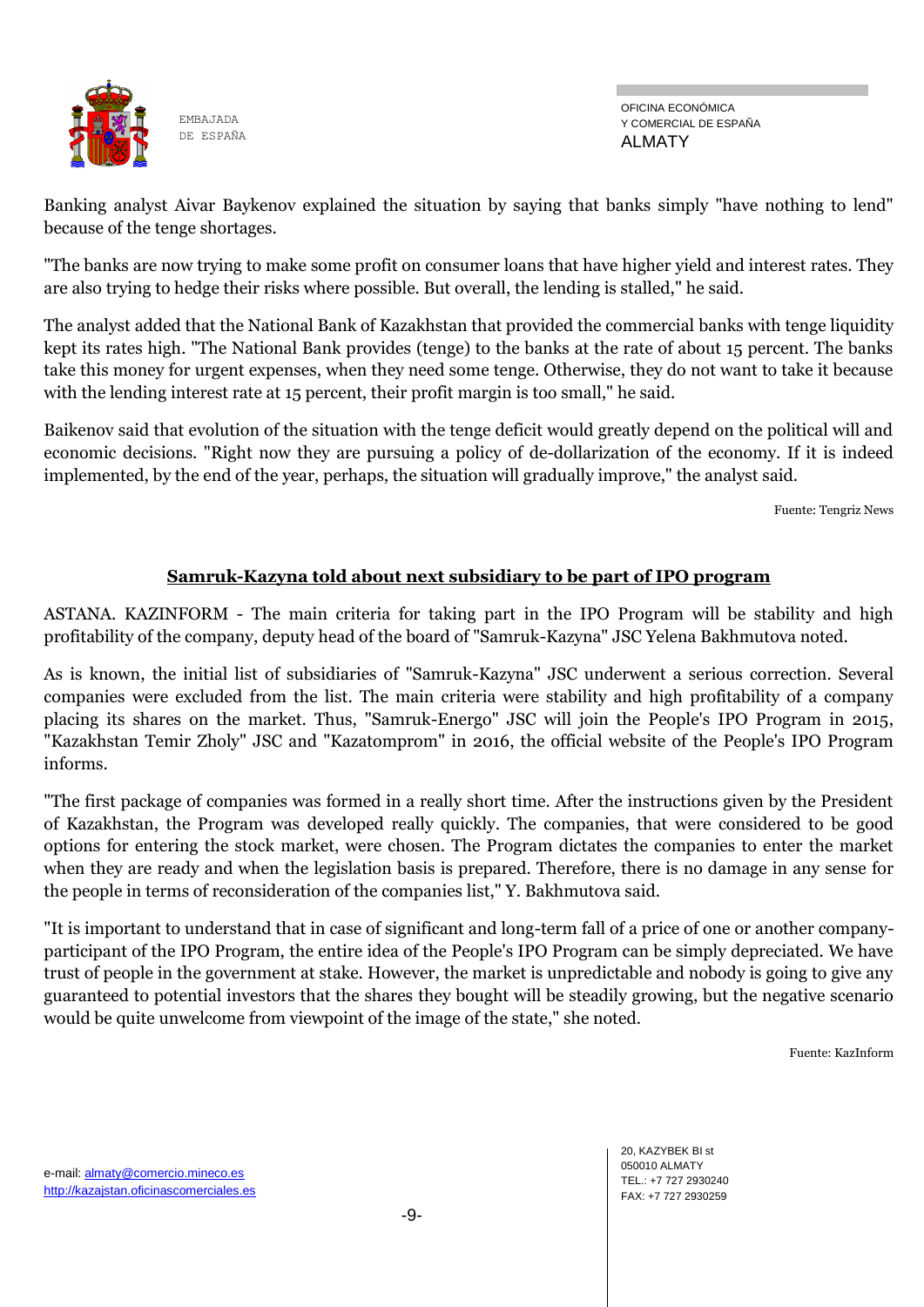

#### **AgromashHolding lowered vehicle production forecast by 58.3% in 2015**

KOSTANAI. Feb 4 (Interfax-Kazakhstan) - Kostanai-based AgromashHolding reviewed its production plan downward by 58.3% to 8,500 vehicles over the ruble's downfall.

Angelina Sineva told Interfax-Kazakhstan that the 2015's target was to produce 20,000 cars.

The revision of production plans came on the back of Russian ruble's downfall.

"At present, the automotive industry is going through hard times after a sharp downfall of the Russian currency. More than 50,000 vehicles were imported from Russia from the end of November 2014 till January 2015, which impacted the car sales of Kazakhstan dealers and domestic carmakers. Therefore, the production targets have been revised downward," according to a press release.

"Car assemblers need protection against imports of new vehicles from the EEC and susbdidies to maintain jobs, pay energy and logistics costs and stimulate demand for vehicles in the corporate sector," the company said.

The Deputy Prime Minister of Kazakhstan Berdybek Saparbayev, who visited AgromashHolding on Tuesday, promised that government will not let the engineering industry die and will take appropriate measures to protect domestic producers. Saparbayev referred to the ongoing talks in Moscow on a temporary ban of car imports from Russia to Kazakhstan.

In 2014, the plant produced 8,500 cars.

JSC AgromashHolding founded in 2003 assembles SsangYong, Chance, Peugeot cars and agricultural machinery.

Fuente: Interfax-Kazakhstan

## **UAE supports Kazakhstan's candidacy for UN Security Council membership**

Bishkek (AKIpress) - In the framework of the promotion of Kazakhstan's candidacy for a non-permanent member of the UN Security Council for 2017-2018, President of the UAE Sheikh Khalifa bin Zayed Al Nahyan received a message of President of Kazakhstan Nursultan Nazarbayev on February 2.

Special Envoy of the President of Kazakhstan, Deputy Foreign Minister Askar Musinov handed message to Crown Prince of Abu Dhabi Sheikh Mohammed bin Zayed Al Nahyan during their meeting, reports the press service of the Kazakh Foreign Ministry.

At the meeting they stressed that the election of Kazakhstan to the UN Security Council non-permanent membership was one of the most important foreign policy priorities of our country and Kazakhstan sought to contribute to the cause of global peace and security. Musinov underlined the commitment of our country to the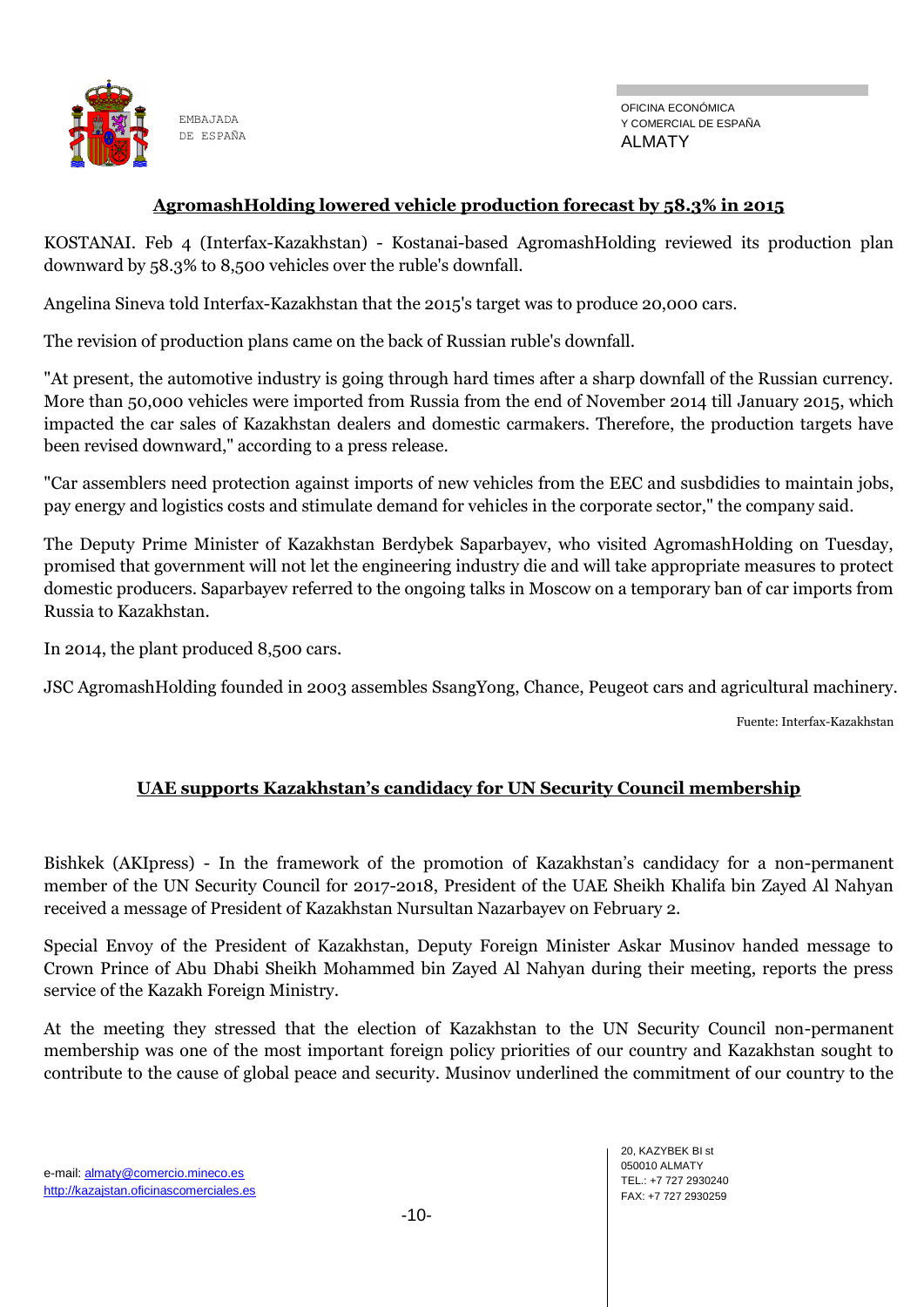

OFICINA ECONÓMICA Y COMERCIAL DE ESPAÑA ALMATY

comprehensive concept of security, which presumed interconnection and interdependence of security, human rights and sustainable development.

Crown Prince of Abu Dhabi announced that Emirates supported Kazakhstan's foreign policy initiatives, noting the accession of the UAE to the Statute of the Islamic Organization for Food Safety in January.

Fuente: Aki press

# **Industrial zone planned in West Kazakhstan region**

URALSK. Feb 5 (Interfax-Kazakhstan) – An industrial zone is planned in West Kazakhstan region for this year, Minister of Investment and Development Asset Isekeshev has told journalists.

Recently the regional administration completed its feasibility study, as well as design and estimates, the government will co-finance the project using budget funding in order to set up the new industrial zone for investors, Isekeshev said.

Head of the regional entrepreneurship department Aslan Dzhakupov said that negotiations had been held with Turkish holding Aktour Group, which drafted the industrial zone development concept. Four investors are already willing to set up production lines in the would-be zone, according to Dzhakupov.

Fuente: Interfax-Kazakhstan

## **KazCalcite to build 570 mln tenge worth of micro-calcite producing plant in Kostanai region.**

KOSTANAI. Feb 5 (Interfax-Kazakhstan) – KazCalcite LLP will build a micro-calcite producing plant with crushing, screening and milling equipment worth a total of 570 million tenge (184.75 tenge/\$1) in Denisov district, Kostanai region, the regional administration has told Interfax-Kazakhstan.

Currently paperwork was done and the construction of the plant got underway, which would be a standalone independent facility – the enterprise is to be put into service during the 2nd half of this year, according to the administration.

The plant annual capacity is 30,000 tonnes of micro-calcite.

Fuente: Interfax-Kazakhstan

20, KAZYBEK BI st 050010 ALMATY TEL.: +7 727 2930240 FAX: +7 727 2930259

e-mail: almaty@comercio.mineco.es http://kazajstan.oficinascomerciales.es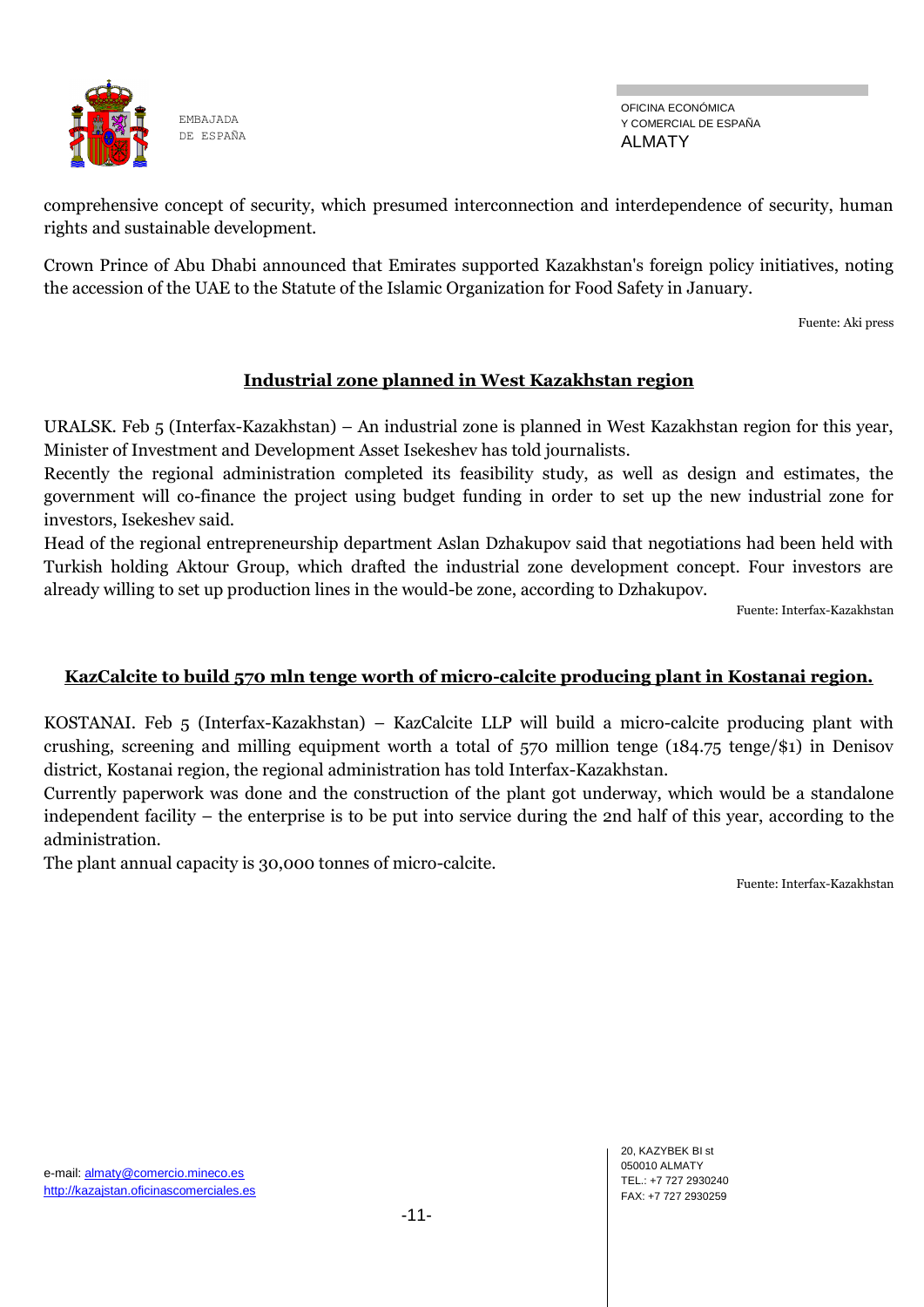

#### **European businessmen informed about innovations of customs regulation in EEU**

ASTANA. KAZINFORM - The representatives of the customs block of the EEU told the representatives of the European business about the changes that are expected when the Customs Code of the EEU enters into force in the territory of the union, the press service of the EEU informs.

A meeting of specialists of the EEC with the representatives of the business community of Czech Republic and Hungary was held in Moscow on February 4 at the platform of the Eurasian Economic Commission.

"Director of the department of customs legislation and law enforcement practice Dmitry Nekrasov told about the activity of the customs block of the EEC and about the main work - the project on the Customs Code of the EEU, which was sent for approval to the member-states. D. Nekrassov also told about the innovations that were introduced in the sphere of customs regulation that would come into force in all the territory of the EEU when the new customs legislation was adopted," the statement reads.

"The main task is to optimize and simplify the customs procedures without detriment to the security sphere of the EEU member states. When reaching this balance, the businessmen will be able to significantly reduce time and financial losses in their customs operations," D. Nekrasov noted.

Representatives of the EEC told about the goals of the EEU and familiarized the guests with the structure and main directions of the activity of the Commission. The specialists of the customs block answered the questions that were asked by foreign guests.

Fuente: InformKz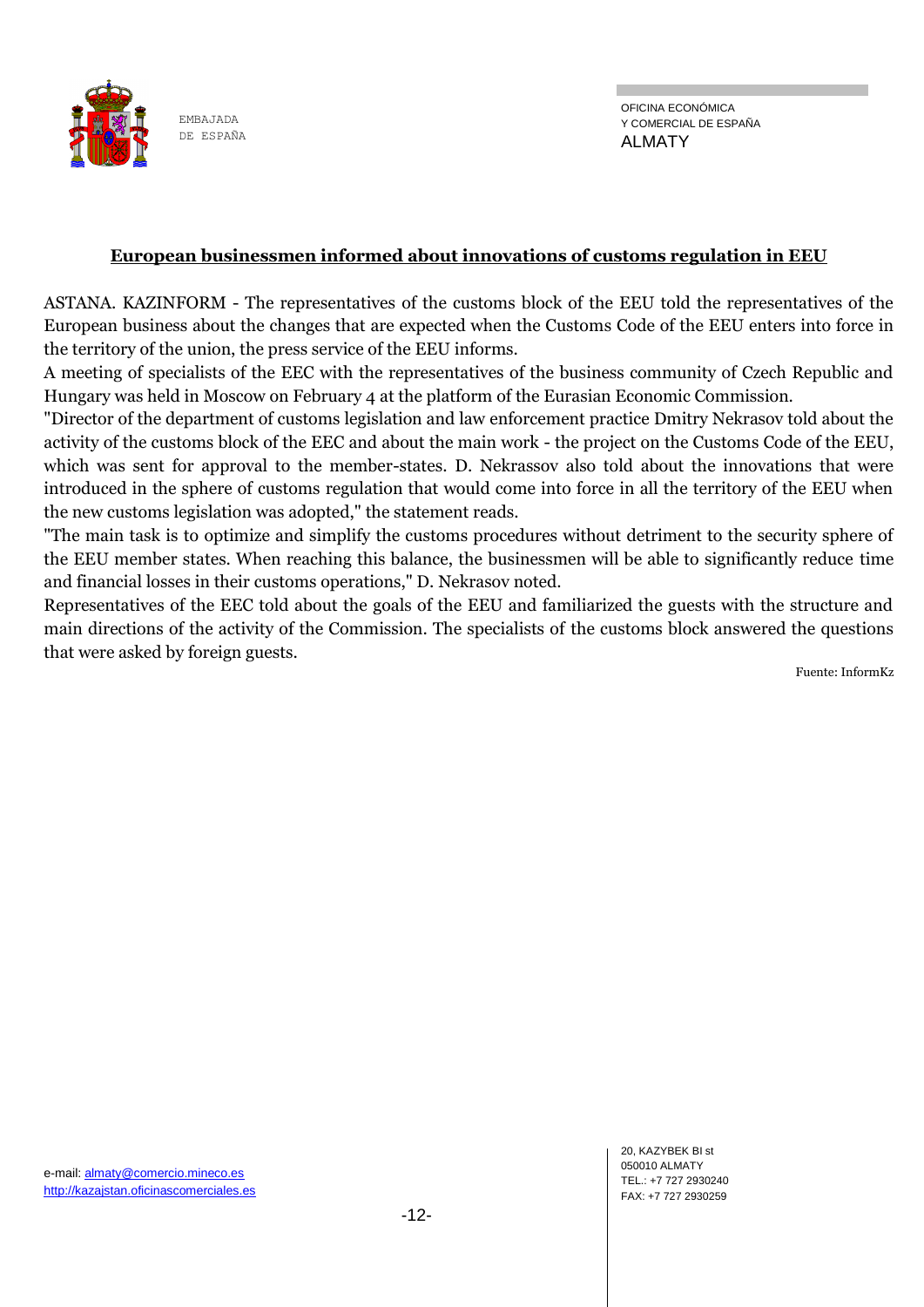

OFICINA ECONÓMICA Y COMERCIAL DE ESPAÑA ALMATY

# **Kirguistán**



# **South Korean company to build waste processing plant in Kyrgyzstan**

BISHKEK (TCA) — The municipality of southern Kyrgyz city of Osh has signed a protocol of intention with South Korean company LSIS Co. Ltd for construction of a solid waste processing plant in Kyrgyzstan's second largest city, the Osh municipal press service said.

The project will build a solid waste processing plant, a waste sorting line, and greenhouses in Osh. The Korean company is ready to invest \$35 million in this project, the municipality said. The new facilities will occupy a total area of 10 hectares, including six hectares for greenhouses.

The new plant will be able to process 100 tons of solid waste per day and the sorting line will have a daily capacity of 200 tons. The plant's electricity generation capacity will be 1.5 MWh. This electricity will be used to heat and light the greenhouses.

Last year, it was reported that the European Bank for Reconstruction and Development (EBRD) was considering provision of a loan of up to EUR 1.5 million to finance critical solid waste investments for another city in southern Kyrgyzstan, Jalalabad, as well as for six neighboring municipalities of Atabekov, Barpy, Tash-Bulak, Yrys, Kyzyl-Tuu, and Suzak.

It is expected that the European Investment Bank would provide an up to EUR 2.5 million co-financing loan and that the EU's Investment Facility for Central Asia (IFCA) would provide EUR 4 million in the form of a grant, according to the EBRD.

The proceeds of the loans and the grant would finance urgently needed sanitary landfill, closure of the existing dumpsite, and upgrade of collection and transportation system in the city of Jalalabad and the neighboring municipalities.

Fuente: The Times of Central Asia

20, KAZYBEK BI st 050010 ALMATY TEL.: +7 727 2930240 FAX: +7 727 2930259

e-mail: almaty@comercio.mineco.es http://kazajstan.oficinascomerciales.es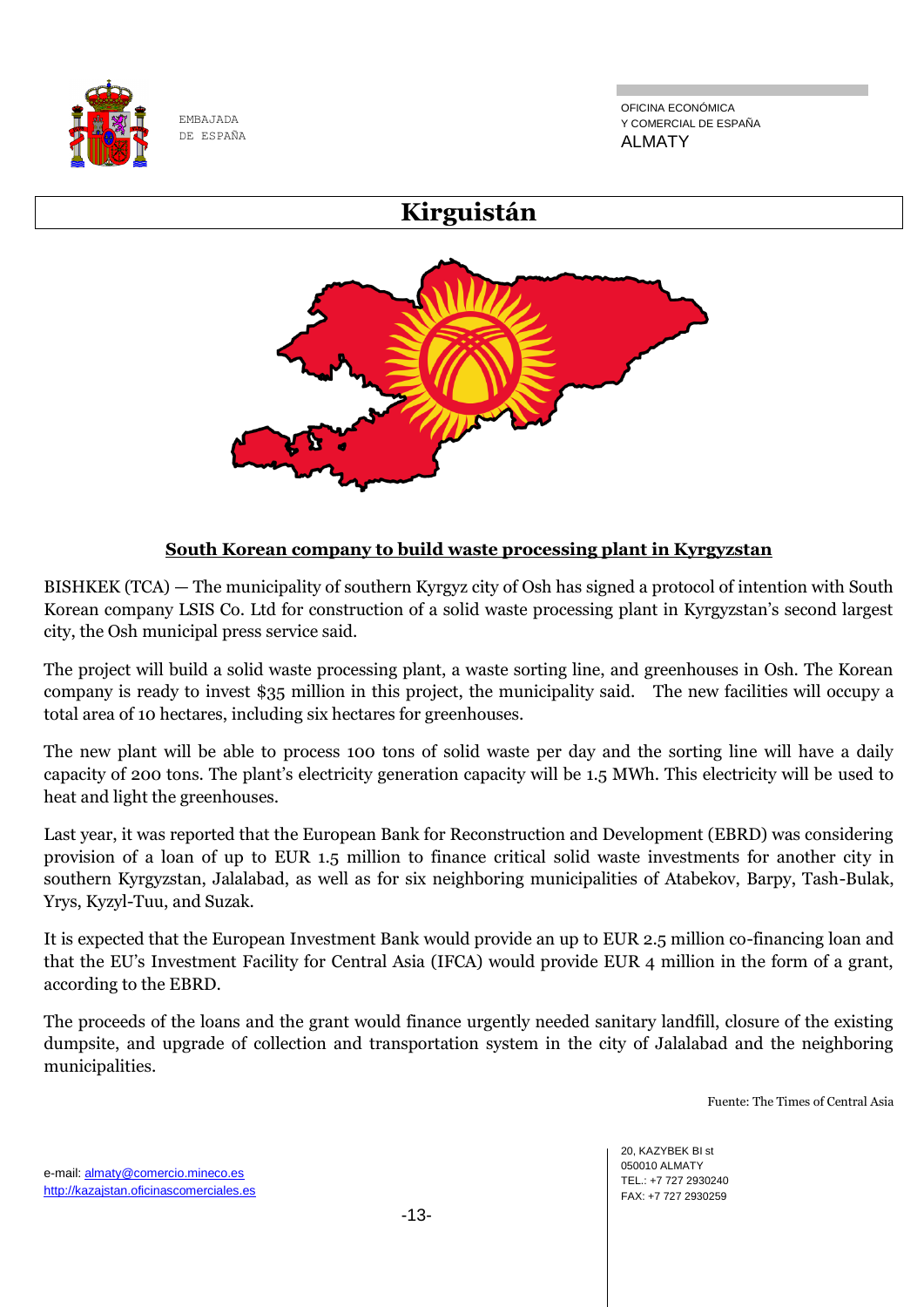

### **Kyrgyzstan to increase excise tax on cigarettes**

Kyrgyzstan will increase the excise tax on cigarettes. The decision was made today at the parliamentary meeting.

"The bill is aimed at preventing spread of such destructive habit like smoking. These goals are to be reached thanks to a series of measures, including fiscal instruments. This will significantly replenish the state budget and simplify tax administration. Tax measures represent one of the important mechanisms, which allow reducing tobacco consumption in the world. Therefore, the bill proposes a number of amendments to the Tax Code of the Kyrgyz Republic for gradual increase in the base rate of excise duty on cigarettes during 2015-2017," initiators of the law note.

The bill proposes to raise the base rate of excise duty on cigarettes with filter and non-filter cigarettes: from January 1, 2015 - 550 soms per 1000 pieces (filter cigarettes) and 100 soms for 1000 pieces (non-filter cigarettes); from January 1, 2016 - 730 soms (both types of cigarettes); from January 1, 2017 - 950 soms per 1000 pieces.

Recall, cigarette manufacturers opposed the increase. However, the deputies did not agree with them and adopted amendments. The bill has been sent to the President for signature.

Fuente: News Agency

#### **Kyrgyzstan to devote \$100m to developing agricultural export potential**

BISHKEK – Kyrgyzstan plans to devote more than US \$100m (6 billion KGS) to boosting its agricultural export potential, officials concluded during a February 2 conference, the government press office said in a statement.

Deputy Prime Minister Tayyrbek Sarpashev participated in a session of the governing board of the Kyrgyz governmental office for Osh Province. The officials discussed their 2014 results and 2015 plans.

Sarpashev disclosed the amount the government plans to spend on developing agricultural export potential and called on local authorities to raise land taxes. Higher land taxes would enable local governments to improve villages' infrastructure, he said.

In 2014, Osh Province agricultural production reached almost 3.5 billion KGS (US \$60m), representing a 1.6% increase from 2013, Sooronbai Jeenbekov, the representative of the Kyrgyz government in Osh Province, said.

Fuente: Central Asia Online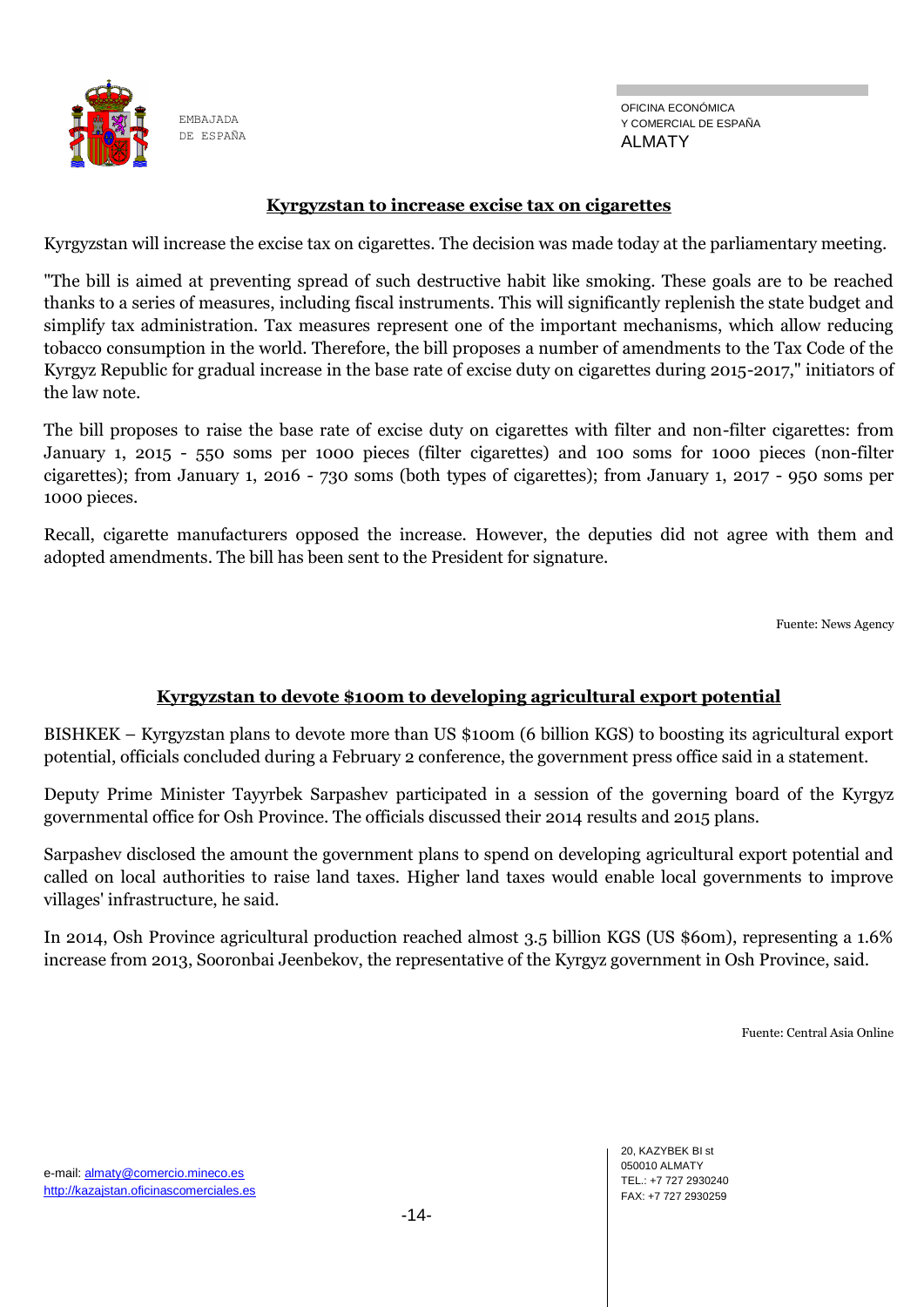

## **Ministry of Agriculture calculates how much agricultural products Kyrgyzstan to be able to export in framework of CU**

Ministry of Agriculture calculated how much agricultural products Kyrgyzstan will be able to export. The figures given in the draft concept for the implementation of trade and logistics centers in the country, transmitted by the Office to the government.

The document states that, basing on available capacity, during 2015-2016 years on deliveries to the Russian Federation the Ministry of Agriculture and Land Reclamation of the Kyrgyz Republic predicts the following tonnages: meat and meat products - 30-35,000, dairy products - 1.5-2,000 (in the case of matching the adoption of local certification); potatoes - 50-60,000, vegetables - 60-70,000, including onions - 15-20,000; melons (watermelon, cantaloupe) - 5,000, canned vegetables - 200-250,000; fresh grapes - 3-3,200; dried fruit - 200- 220,000; fresh fruit - 60-65,000; nuts - 100-120,000; as well as alcoholic beverages, vodka, brandy - 4.5-5,000 dal; mineral water and soft drinks - 15-20,000 dal.

Currently, out of 34 milk processing plants in Kyrgyzstan, only 8 have permission to export products in Kazakhstan. Still there is a ban on the export from the country of meat and meat products. "In general, the country produces about 500,000 tons of meat and offal of the first category of live weight," the document says.

Fuente: News Agency

#### **In Kyrgyzstan turnover in public procurement system amounts to 20 bln soms**

The turnover of the public procurement system of Kyrgyzstan amounts to 20 billion soms. Such data are announced at the presentation of the electronic tender system.

It is noted that the Kyrgyz system of "paper tenders" lags far behind modern world trends related to the development of high technologies, and falls into stagnation for a long time.

"Carrying out of "paper tenders" originally incorporated corruption risks and opportunities associated with human factor. Electronic trading can solve problems involving large private investments, help in implementation of major budget-making projects in the industry and define clear and transparent rules in business, government and society relationship," the head of the control and internal audit department of the State Agency of Antitrust Regulation Pavel Lee noted.

Fuente: News Agency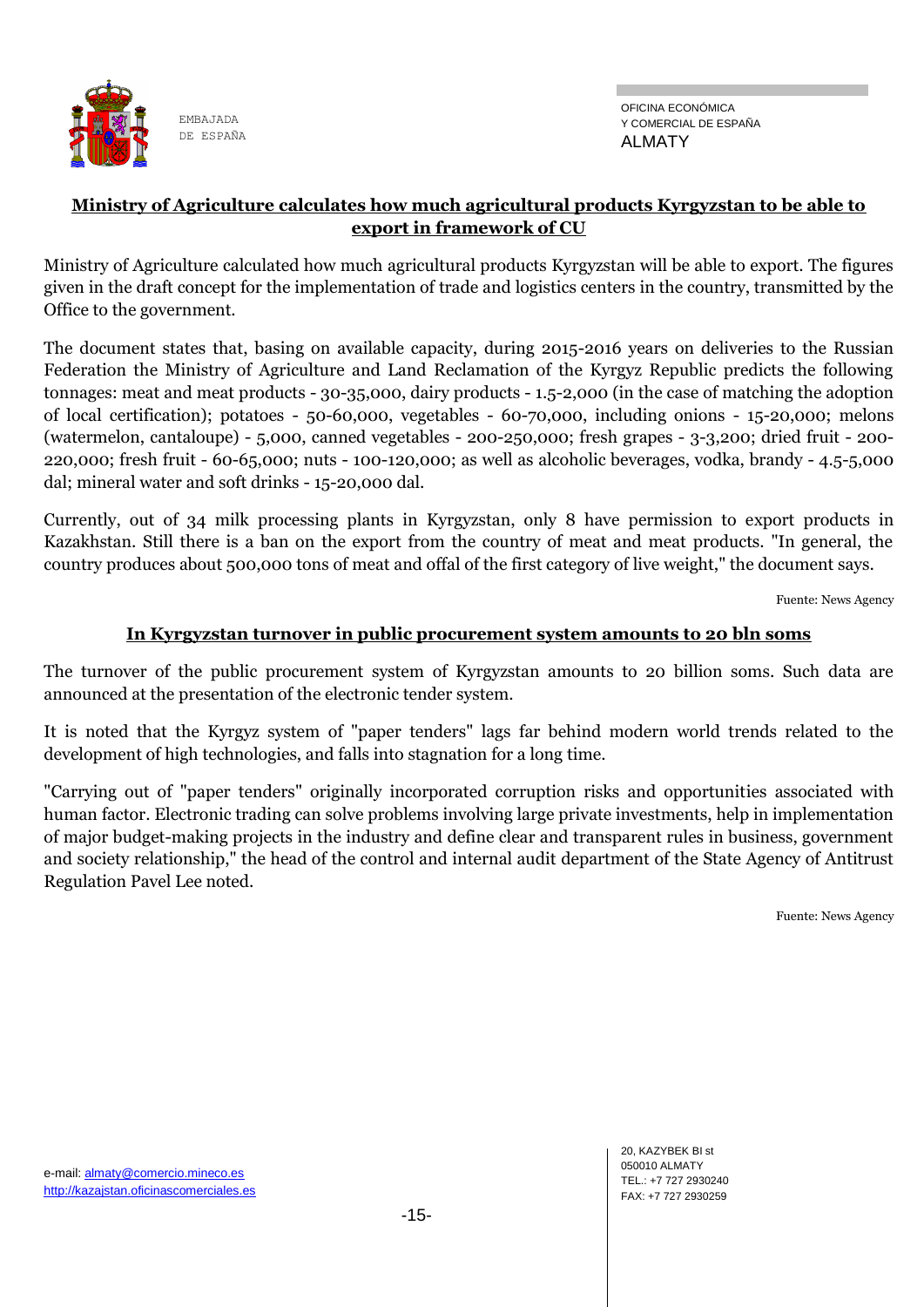

#### **Kyrgyz parliament ratifies agreement with Qatar on economic, trade and technical cooperation**

The Parliament of Kyrgyzstan ratifies agreement with Qatar on economic, trade and technical cooperation. The decision was made today at the meeting.

The agreement will strengthen cooperation in such areas as industry, energy, agriculture, communication, transportation, construction, labor and tourism.

There are currently 30 intergovernmental commissions with foreign states. However, they weren't established with the Arab countries. Moreover, there are opportunities to establish long-term trade, economic and cultural relations with Qatar. Kyrgyzstan can develop exports of agricultural products, drinking water, as well as highly skilled workforce.

Fuente: News Agency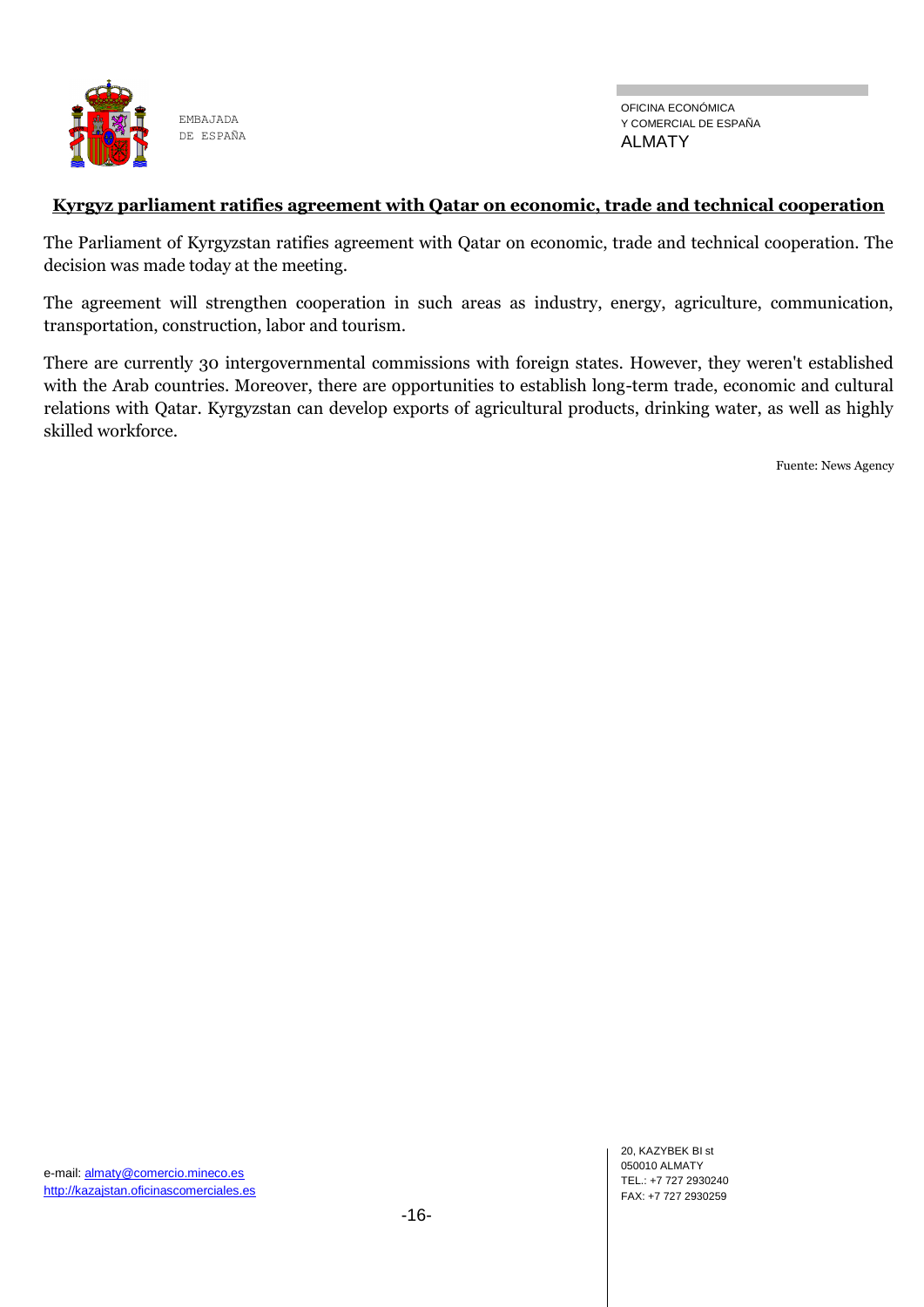

OFICINA ECONÓMICA Y COMERCIAL DE ESPAÑA ALMATY

# **Tayikistán**



# **Malaysian company to build a power plant in Tajikistan**

DUSHANBE (TCA) — Preparation of a feasibility study for construction of Shurob thermal electric power plant in Tajikistan will be completed by the end of the first quarter of this year, Avesta news agency reported with reference to the Ministry of Energy and Water Resources of Tajikistan. The feasibility study was started by Malaysian specialists in 2014.

The State Committee of Investments and Public Property Management of Tajikistan earlier said that construction of the power plant in the village of Shurob of the Isfara district will start in 2015.

The project of construction of the Shurob power plant, with a capacity of 300 MW, is implemented through direct Malaysian investments worth \$400 million.

In October 2013, the Government of Tajikistan and the Malaysian company HOS International Trading SDN BHD signed an agreement to implement the project of Tajikistan government decree "On the Draft Concession Agreement on the Shurob power plant".

This concession agreement defines relationship between the Tajikistan government and HOS International Trading SDN BHD in the project of reconstruction of OJSC Angisht (Tajik state owned coal mine enterprise), as well as design, construction and commercial use of the Shurob power plant.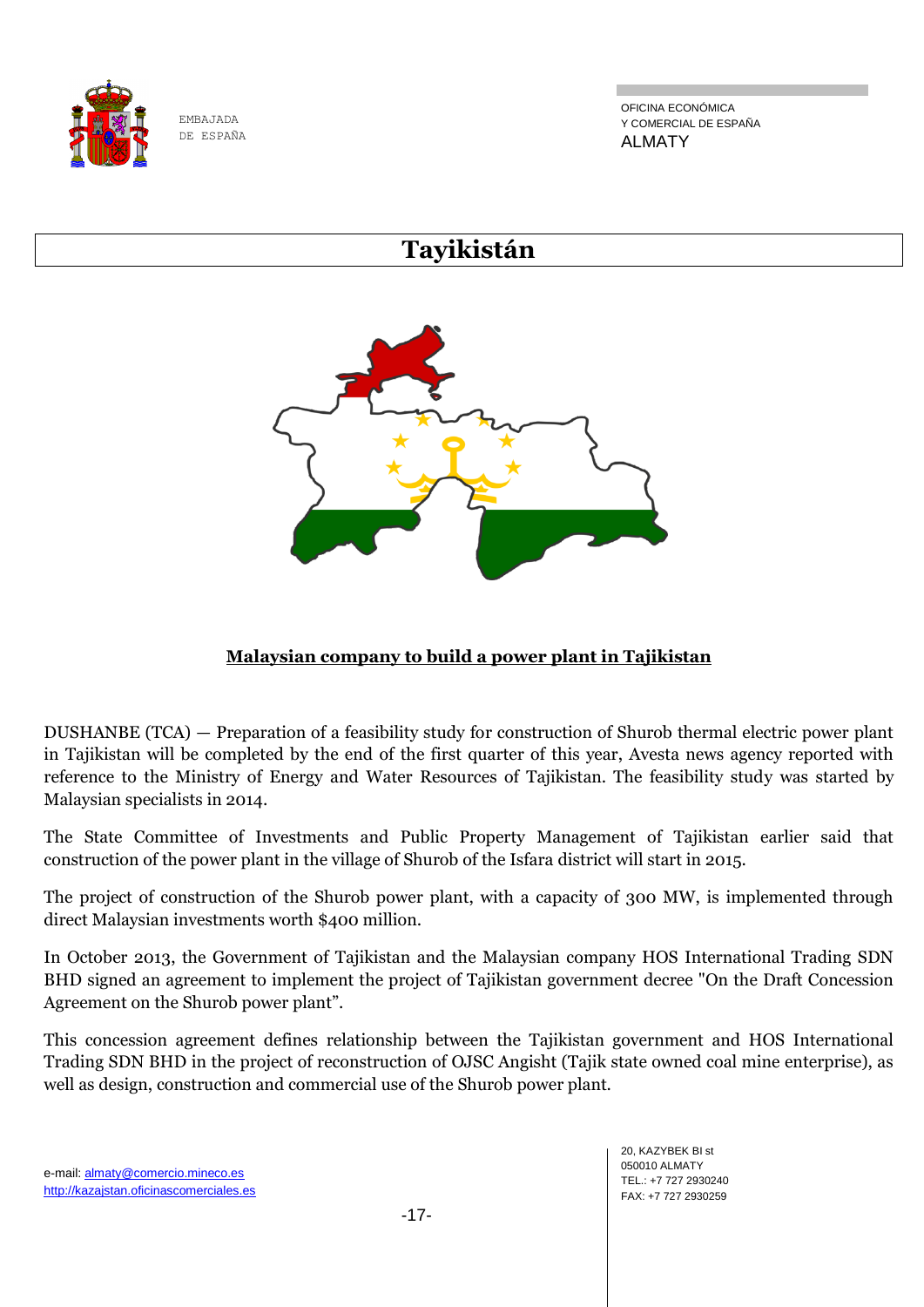

OFICINA ECONÓMICA Y COMERCIAL DE ESPAÑA ALMATY

In line with the agreement the Malaysian company, at its own expense, will restore coal production at the Shurob coal deposit, primarily for supplying coal to the future power plant.

Shurob will be the most powerful power plant in the northern part of Tajikistan, providing permanent employment to more than a thousand people.

Fuente: The Times of Central Asia

## **Georgia, Kyrgyzstan, Tajikistan see boost in US AIDS – Analysis**

By Joshua Kucera

Georgia would see a big boost in its U.S. military and economic aid under the White House's new proposed budget, while aid to most of the rest of the region would decline.

Under the budget proposed on February 2, Georgia would get \$20 million in Foreign Military Financing aid (which allows the country to buy equipment from the U.S.) in Fiscal Year 2016. That's double the amount proposed last year (it's not yet clear how much of that was actually disbursed). From the State Department document explaining the proposal:

Funds will be used to advance Georgia's development of forces capable of enhancing security, countering Russian aggression, and contributing to coalition operations. This will include support for such things as upgrades to Georgia's rotary wing air transport capabilities, advisory and defense reform, and modernization of Georgia's military institutions.

"Countering Russia" is a priority for the U.S. across the region. Georgian economic aid (up from \$38 million to \$50 million) would be aimed at supporting "Euro-Atlantic integration and resistance to Russian pressure." Moldova's economic aid would support "European integration and mitigate vulnerabilities to Russian trade bans and other forms of pressure." Ukraine's will "support new initiatives to counter Russian pressure and aggressive action." Regional economic aid to Central Asia is intended to"foster resilience to economic pressures owing to Russian political influence and overreliance on remittances."

The budget documents described a variety of programs for the U.S. under Georgia's economic aid:

FY 2016 resources will continue to support Georgia's democratization, economic development, Euro-Atlantic integration, and resistance to Russian pressure. U.S. programs will help strengthen institutional checks and balances and the rule of law; develop a more vibrant civil society; promote political pluralism; increase energy security and clean energy; promote reforms necessary to foster economic development; expand private-sector competitiveness; and attract foreign investment. U.S. programs will have a focus on Science, Technology, Innovation, and Partnerships (STIP). Increased funding will expand support to displaced persons within communities along the Administrative Boundary Lines with South Ossetia and Abkhazia, for example, through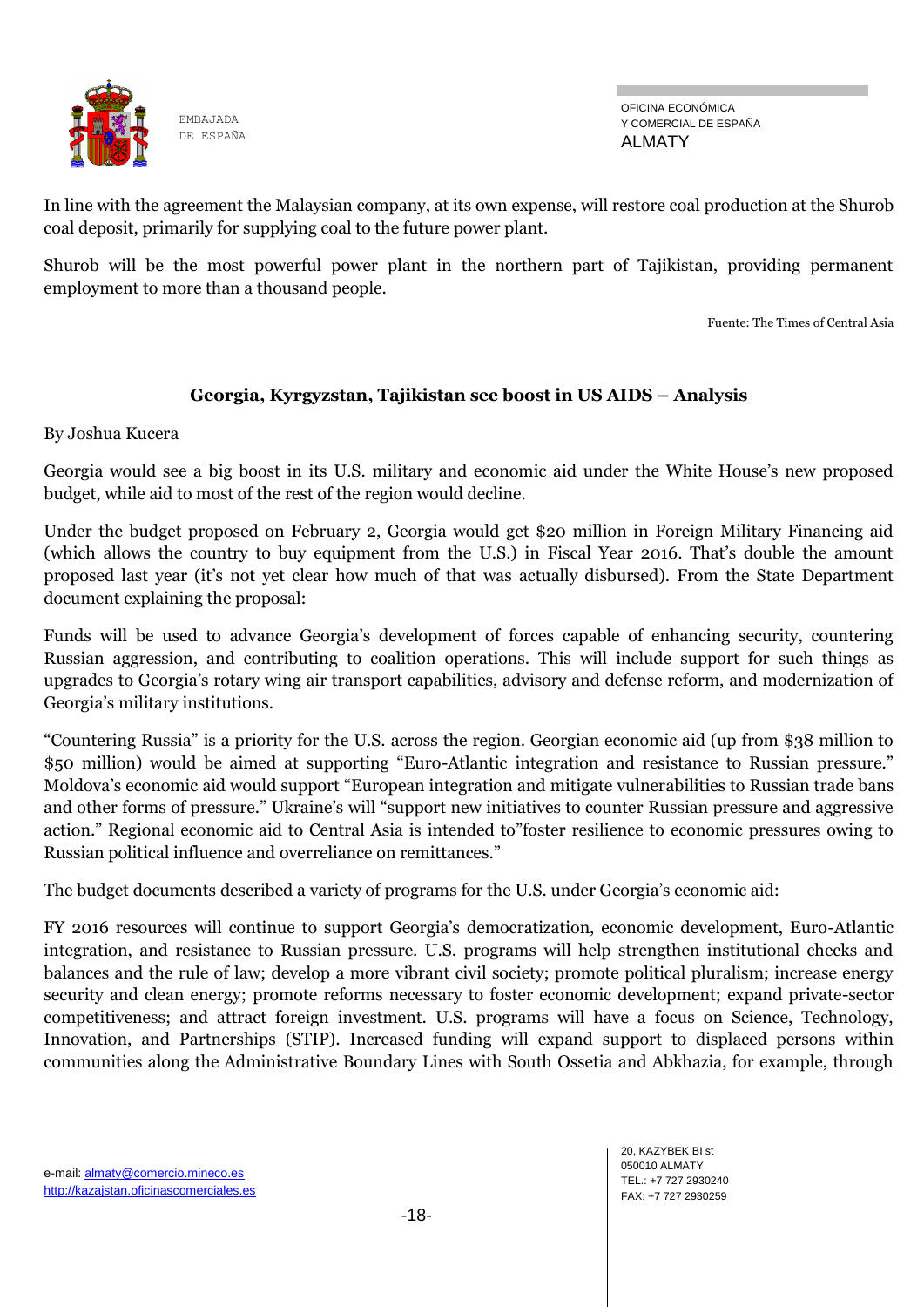

small scale infrastructure and income generation projects for vulnerable households. U.S. assistance also will improve access to independent, reliable, and balanced media to those living within the occupied territories.

The other two countries in the region which saw their total aid packages increase were Kyrgyzstan and Tajikistan. While security assistance to each country remained about the same as from last year's request, economic aid to each would be increased under this budget: from \$36.3 to \$45.6 million for Kyrgyzstan, and \$21.1 to \$28.4 million for Tajikistan.

## For Kyrgyzstan:

U.S. assistance will support democratic institutions, helping the Kyrgyz Republic to consolidate its progress toward accountable, inclusive governance, and working towards increased economic opportunities and increased resilience to external shocks. Programs will also aim to address chronic instability by bolstering civil society, support the rule of law and human rights, empower the private sector as a means to foster economic growth, and address key social issues such as education. Assistance will also support domestic energy policy reform to increase energy efficiency.

#### For Tajikistan:

U.S. assistance will enhance Tajikistan's stability, particularly along its long and porous border with Afghanistan. Programs will help build economic resiliency so that Tajikistan is less reliant on remittances, which make up fifty percent of its GDP, and less vulnerable to external pressures. Assistance will strengthen local governance and provide training opportunities to secure skilled employment. Programs will address systemic problems that contribute to food shortages such as inequitable access to water, inadequate supplies of seeds and fertilizer, a lack of modern technologies, and poor farm practices. [Economic Support Funds] will also help increase literacy rates, help young people find employment, and support domestic energy policy reform to increase energy efficiency.

## Central Asia regional economic aid programs would get \$21.7 million (up from \$16.9 million last year):

U.S. assistance will continue to support regional cross-border activities under the New Silk Road initiative, which aims to further Afghanistan's economic integration into the broader region and increase Central Asia's access to diverse markets. Specifically, these resources will fund projects that increase economic growth and trade, including improving the transit of legal goods and services across borders, increase regional cooperation on the use of energy resources, increase cooperation and rational use of water and other natural resources, and improve governance along trade and transit corridors.

Interestingly, none of the Central Asian countries has been given Foreign Military Financing aid for FY2016, but the amount devoted to "Central Asia Regional" programs was \$3.2 million, roughly the same as the region was promised last year.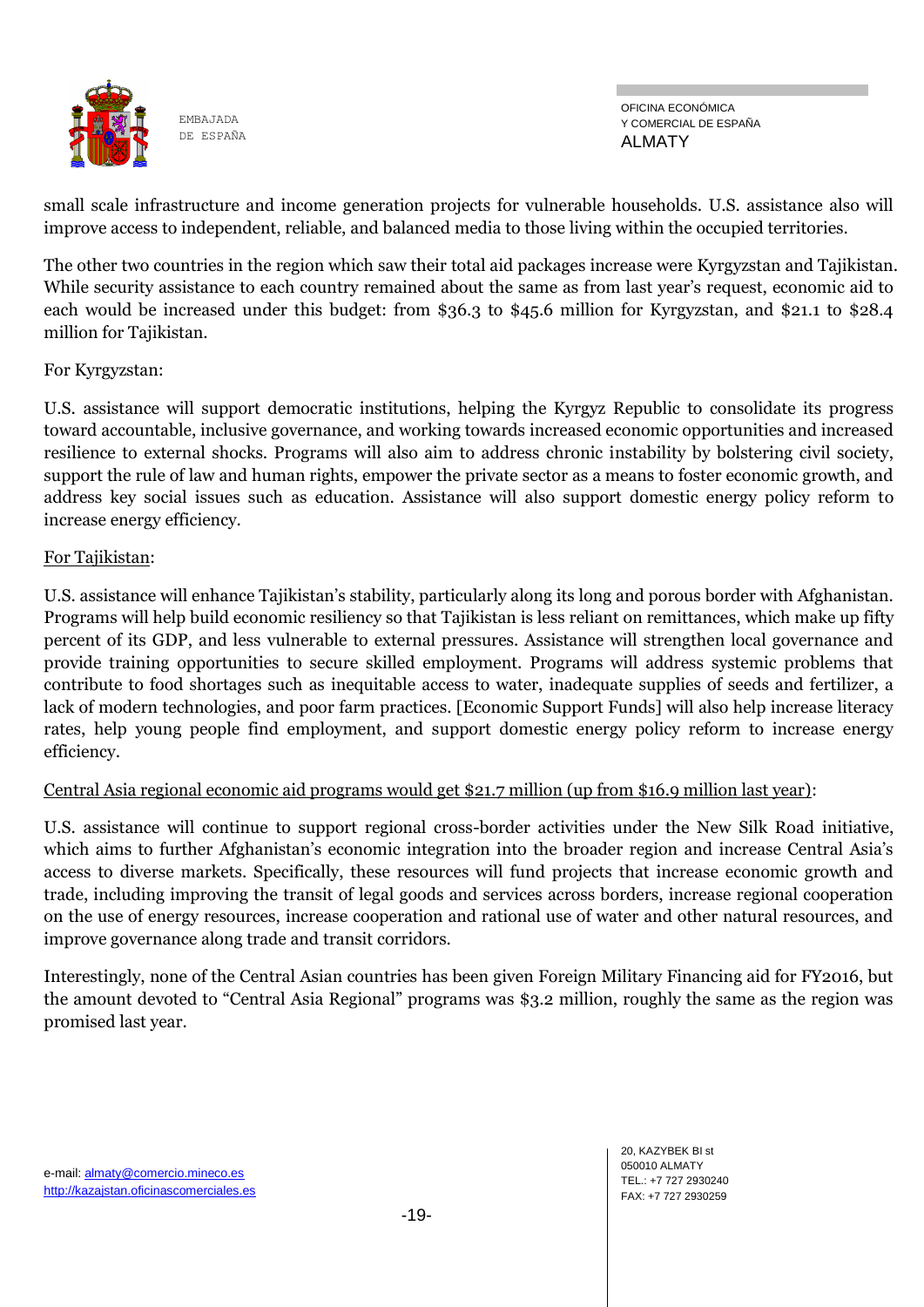

OFICINA ECONÓMICA Y COMERCIAL DE ESPAÑA ALMATY

## The aggregate figures:

Armenia: \$22.4 million, down from the FY2015 request of \$24.7 million;

Azerbaijan: \$11.1 million, down from the FY2015 request of \$12.7 million;

Georgia: \$76.2 million, up from the FY2015 request of \$54 million;

Kazakhstan: \$7.5 million, down from the FY2015 request of \$8.3 million;

Kyrgyzstan: \$45.6 million, up from the FY2015 request of \$36.3 million;

Tajikistan: \$28.4 million, up from the FY2015 request of \$21.1 million;

Turkmenistan: \$4.5 million, down from the FY2015 request of \$4.9 million;

Uzbekistan: \$6.2 million, down from the FY2015 request of \$6.8 million.

It should be noted that in terms of military aid, the above figures are only part of the picture, an increasing portion of aid to the region is funded by the Department of Defense, rather than through the traditional State Department programs like FMF.

Fuente: Eurasia Review

# **Tajikistan to join EXPO 2017 in Kazakhstan**

Tajikistan has confirmed its participation in EXPO 2017, the Kazakh foreign ministry said.

A Kazakh delegation headed by Rapil Zhoshybayev, Expo 2017 Commissioner - First Deputy Foreign Minister of Kazakhstan paid a working visit to Tajikistan. The bilateral meetings were held with Davlatali Said, First Deputy Prime Minister of Tajikistan and Parviz Davlatzoda, Deputy Minister of Foreign Affairs of Tajikistan as part of this visit.

Said, on behalf of the Tajik government, confirmed Tajikistan's participation in EXPO 2017 and assured that Dushanbe will be adequately represented at Astana's exhibition.

Said also drew attention to the similarity of the main objectives of the Green Bridge partnership program with the Tajik leadership's initiatives on the use of environmentally friendly hydropower, environmental protection and transfer of new technologies.

The sides also discussed the implementation of joint projects in the field of mining and metallurgical industry, transport and logistics, as well as power engineering.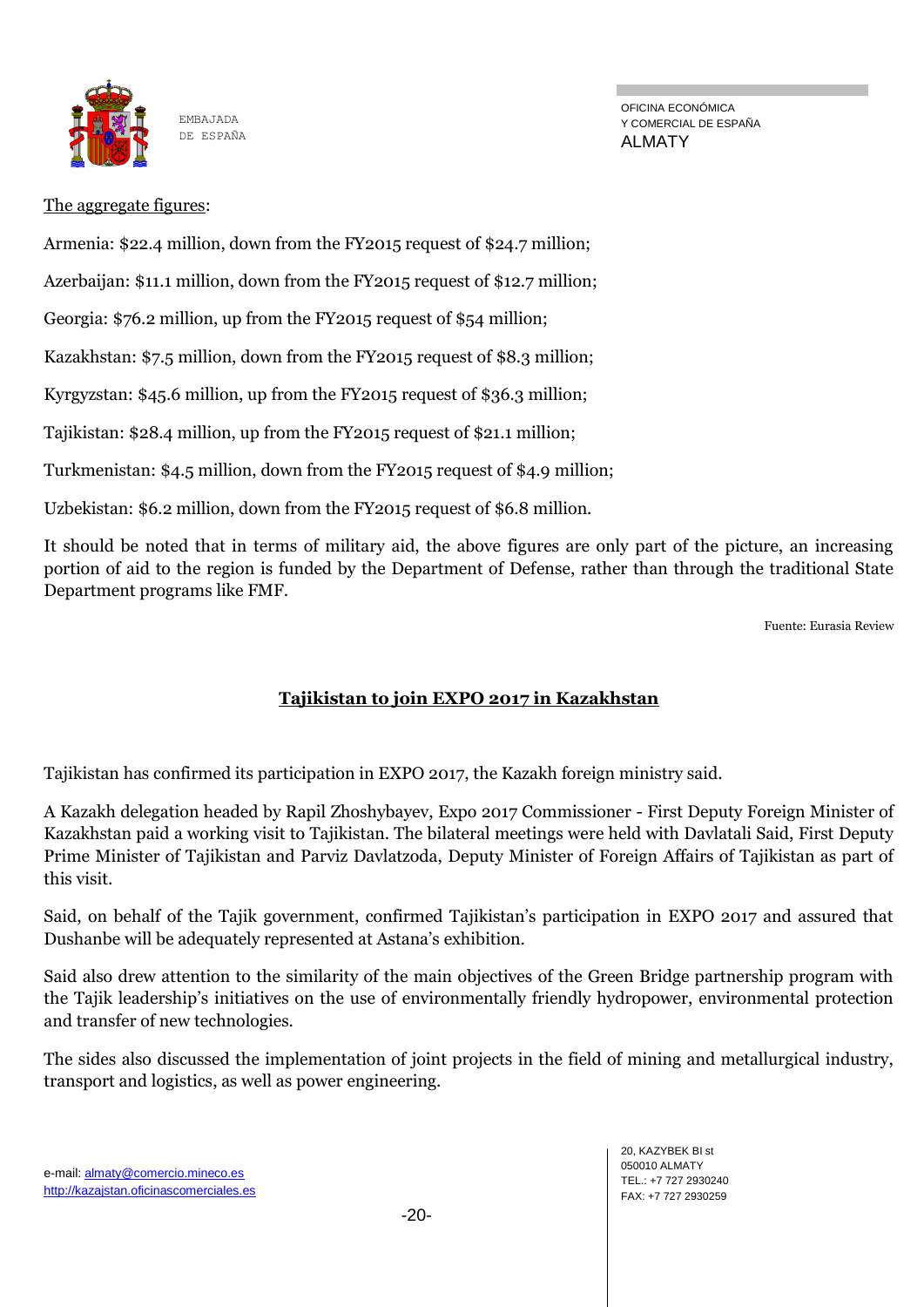

OFICINA ECONÓMICA Y COMERCIAL DE ESPAÑA ALMATY

"The issues of strengthening the Kazakh-Tajik bilateral relations negotiations were discussed with the Deputy Foreign Minister of Tajikistan Parviz Davlatzoda," the statement says. "In particular, they discussed the issues of organizing the exchange of visits at various levels and another meeting of the Kazakh-Tajik intergovernmental commission on trade and economic cooperation, as well as holding the Days of Culture of Kazakhstan in Tajikistan."

Fuente: azernews

## **Tajikistan to increase production of aluminium this year**

Mr Sharif Rakhimzoda, Tajikistan's Minister of Economic Development and Trade, declared that the country plans to increase its aluminium output to 190,000 tones from the 121,000 tonnes produced the previous year.

The ministry had declared an estimated production of 150,000 tones of aluminium last year but the target could not be fulfilled as the aluminium prices started falling globally in 2014, with an average price of USD 1,870 per tone.

The minister said that Tajikistan Aluminium Company has joined hands with the Norwegian aluminium producer Hydro and together they will be able to improve TALCO's production and sale of the metal.

TALCO is the largest state owned aluminium producer in Tajikistan with the overall capacity of producing 500,000 tonnes of aluminium per year. The company is a prime entity in the country's economy contributing 45% to the GDP and 90% to the foreign exchange earnings. In 2014, Tajikistan exported 125, 000 tones of aluminium earning a total of USD 234 million.

On January 14, an agreement between the Tajik government and the Export Import Bank of China was approved by the Tajik parliament allowing the concessional loan required for constructing a cryolite plant, an aluminium fluoride plant and a sulphuric acid plant as a part of TALCO's modernization plan.

Fuente: Alcircle.com

## **Modernization of the Mining Cadastre of the Republic of Tajikistan**

GAF to implement its electronic mining cadastre framework eMC+ in the Republic of Tajikistan

GAF is pleased to announce the acquisition of a contract to design and implement a new mining title-cadastre and registry system for the Republic of Tajikistan. The client and beneficiary is the Department of Geology under the State Committee for Investments and State Property Management.

The overall project objective is improving governance in the mining sector by establishing a transparent system for granting and managing mineral permits. The efficient and reliable administration of such titles is considered to be a key factor in increasing investment and growth in the Republic of Tajikistan's mining sector.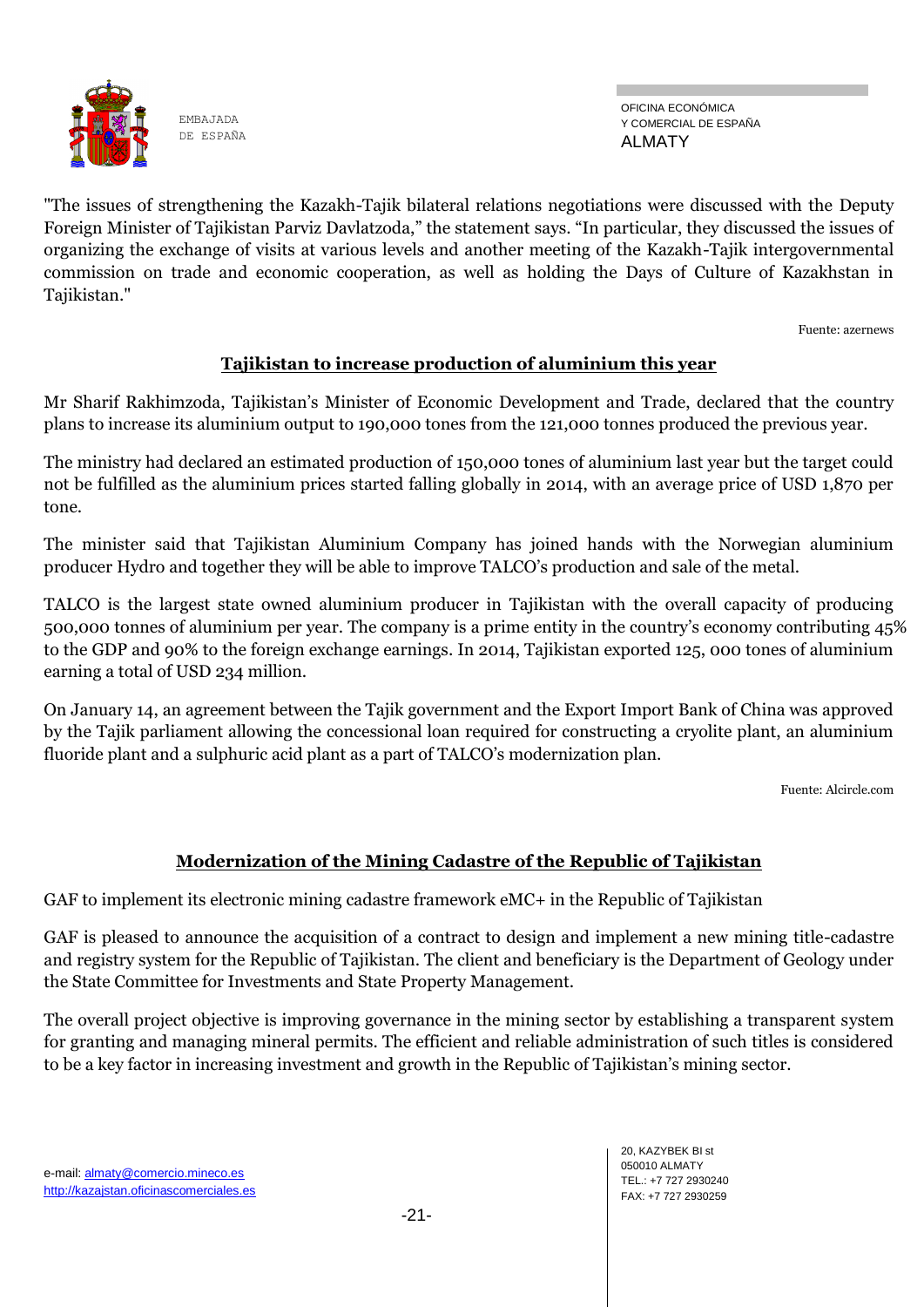

OFICINA ECONÓMICA Y COMERCIAL DE ESPAÑA ALMATY

In practical terms, the project involves implementing a rule-based, computerised management system with GIS functionality that caters for the entire life cycle of mineral titles. The system must also ensure that the title administration procedures comply with the relevant laws and regulations. The implementation will be accompanied by institutional and technical capacity building activities within the cadastral organisation. The resulting improved and transparent administration of mining titles is expected to make the mining sector more attractive to private sector investment, to exploration and mining companies.

The project has a duration of two years and is embedded in the "Tajikistan Private Sector Competitiveness Project" funded by the World Bank/International Development Association (IDA). This was launched as a response to Tajikistan's request for assistance in developing its mineral sector. It will result in the introduction of best practices and will strengthen the contribution of Tajikistan's mining sector to economic development in the country.

The assignment is well-suited to GAF, as the company has more than 20 years of experience in the institutional and technical establishment and reorganisation of mining cadastre authorities. This includes the provision of associated consultancy services and cutting-edge software solutions. GAF's comprehensive experience and skills in the field of mining, land management and agriculture cadastres and registries is underlined by the fact that it has implemented more than 2000 cadastre-application installations in the public and private sectors. GAF's software unit consists of more than 40 software programmers, developers and testers.

## About eMC+

eMC+ is GAF's framework for providing mining cadastre authorities worldwide with a complete package of products and services. Using the eMC+ framework as a basis, GAF can create tailor-made and maintenancefriendly solutions for each individual client. As it is web-based, it works in an intranet setting as well as over the internet. The application's source code can also be made available to the client, thereby ensuring that the solution can be used sustainably beyond the lifetime of the implementation project. The system is based on FOSS (free and open-source software), which ensures that no additional costs are incurred for 3rd party licenses and their maintenance. Thus the total cost of ownership is fully transparent and there is no vendor lock-in.eMC+ increases institutional capacity and efficiency by providing a comprehensive mineral tenure management

## About GAF AG – Germany

GAF AG is a leading solutions-provider with an international reputation as a skilled provider of data, products and services in the fields of geo-information, spatial IT and consulting for private and public clients. Over the past 29 years, the company has been active in more than 500 projects in over 100 countries throughout Europe, Africa, Latin America and Asia. The company is part of the Telespazio Group, which belongs to Finmeccanica and Thales, two European technology leaders. GAF is currently performing mining governance and consulting projects in a number of countries, including Morocco, Mongolia, Nigeria, Laos, Cameroon, Sierra Leone, Tajikistan, and Afghanistan

Fuente[: http://gisuser.com/](http://gisuser.com/)

20, KAZYBEK BI st 050010 ALMATY TEL.: +7 727 2930240 FAX: +7 727 2930259

e-mail: almaty@comercio.mineco.es http://kazajstan.oficinascomerciales.es